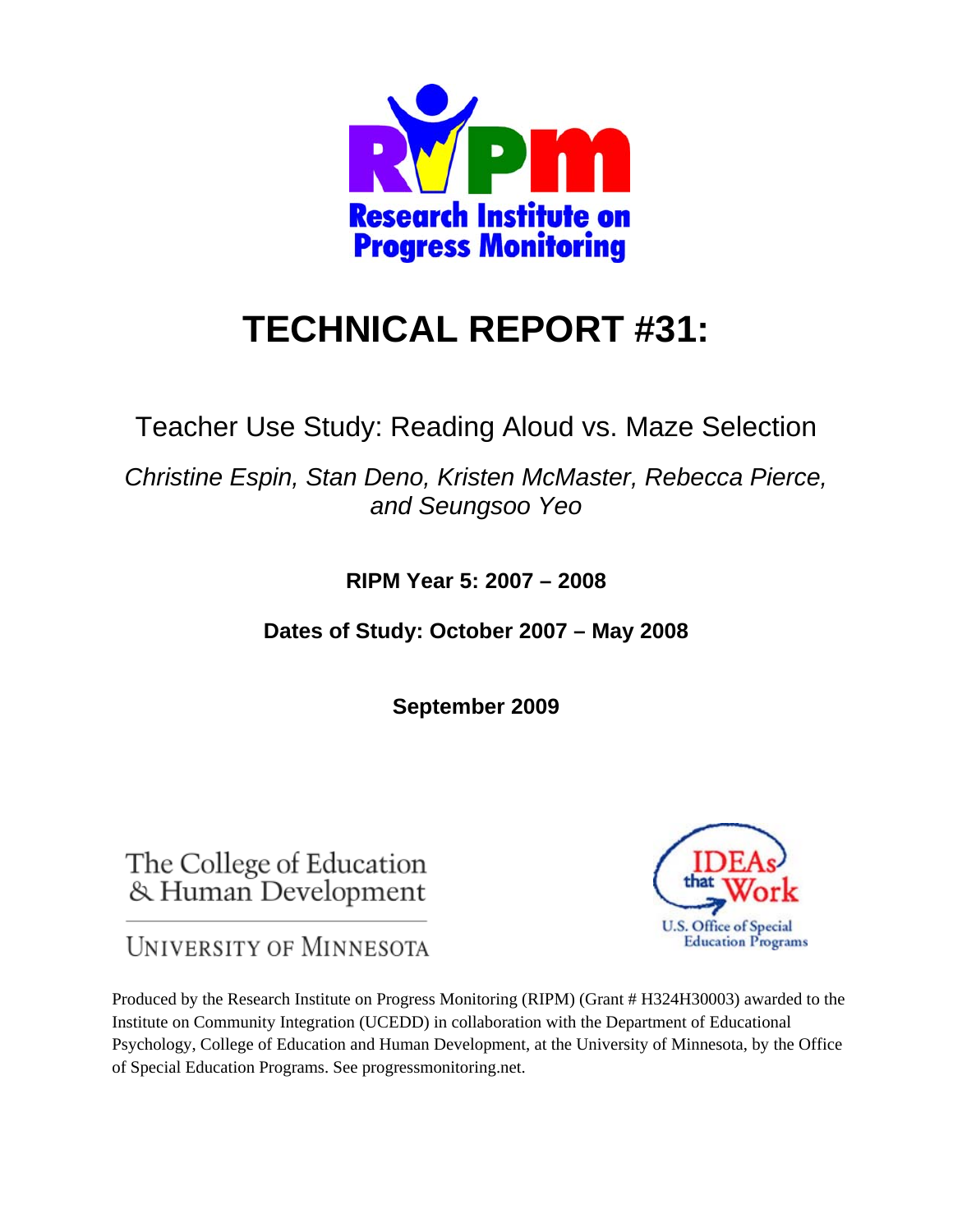#### Purpose

This research focused on factors that might influence teachers' use of progress monitoring data in their design of instructional programs. Specifically, the study investigated the effects of using reading aloud vs. maze selection progress measures on teachers' instruction and student learning. We hypothesized that the type of measure would affect the focus of teachers' instruction, with maze selection measures leading to a greater focus on reading comprehension and reading aloud measures leading to a greater focus on phonics and fluency. We further hypothesized that these differences in instruction would affect student performance, with students monitored with maze selection performing better in reading comprehension, and students monitored with reading aloud performing better in phonics and fluency. The research question addressed in the study was, "What are the effects of using different types of progress measures (reading aloud vs. maze selection) on teacher instruction and student learning?"

## Method

## *Setting and Participants*

The study took place in a large urban district in a midwestern state. The district had 35,757 students in grades K-12: 39.7% African American, 29.6% White American, 17.2% Hispanic American, 8.9% Asian American, and 4.6% Native American. For 23.2% of the students, English was spoken as a second language. The percentage of students on free and reduced lunch was 72% for K-8 schools and 60% for K-6. Approximately half of the students (51%) were male and 15.9% received special education services.

*Teacher participants*. Participants in the study were 18 special education teachers and 66 special education students from the classes of participating teachers. Participating teachers had an average of 18.86 years (range 2.5 to 27 years) teaching experience, with an average of 11.52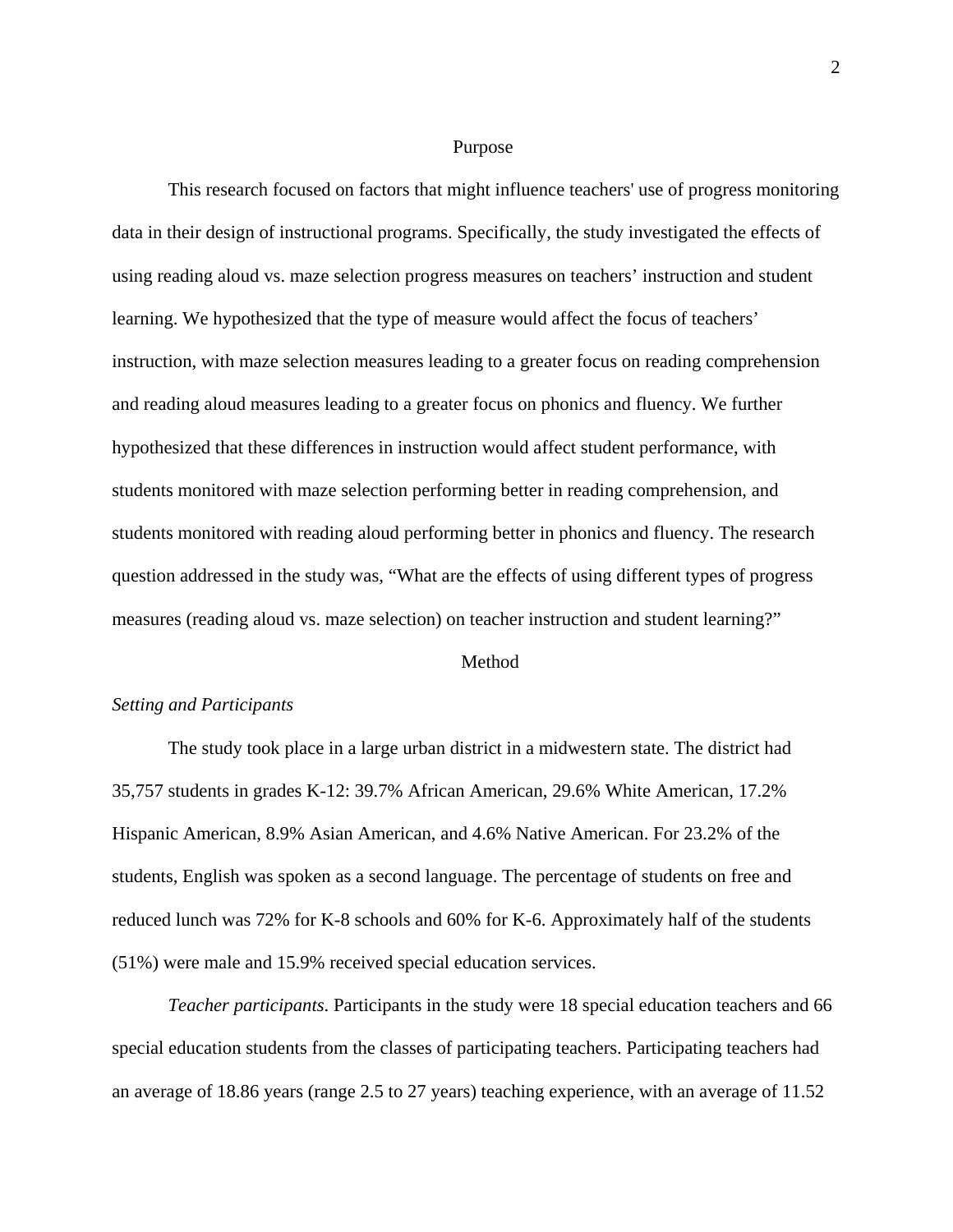years in special education (range 2.5 to 20 years). All teachers were licensed in special education. Licensures included E/BD only  $(n = 2)$ , LD only  $(n = 1)$ , E/BD and LD  $(n = 2)$ , LD and elementary education ( $n = 2$ ), E/BD and elementary education ( $n = 2$ ), E/BD and secondary math  $(n = 1)$ , E/BD and DCD  $(n = 1)$ , E/BD, LD, and elementary education  $(n = 2)$ , LD and DCD  $(n = 1)$ , DCD and elementary education  $(n = 1)$ , E/BD, LD and DCD  $(n = 1)$ , and E/BD, LD, DCD, and elementary education  $(n = 2)$ . Nine teachers held master's degree and one a Reading Specialist certification. Teachers had used CBM progress monitoring for an average of 12.83 years (range 2 to 25). All had received CBM training through district training sessions; in addition 10 participants had received additional training through a university class, 10 had attended conferences or workshops, and 6 had used self-study approaches. Self-study was an option included for teachers who may have had no specific training in CBM, but who had done some independent reading to learn about the measurement procedure. Of the six teachers who marked this option, five had also marked one or all of the more direct training choices (i.e., district training, classes, or workshops). The remaining teacher had also marked learning while attending a conference.

Ages of the teachers were 20 to 29 (*n =* 1), 30 to 39 (*n =* 1), 40 to 49 (*n =* 8), 50 to 59 (*n =* 6), and over 60 (*n =* 2). Fifteen teachers were White, two were Hispanic American and one was African American. Seventeen teachers were female. Nine of the teacher participants were recruited from a district professional development class that incorporated sharing CBM data via an online website. The other nine were recruited through special education lead teacher meetings and one-on-one discussions.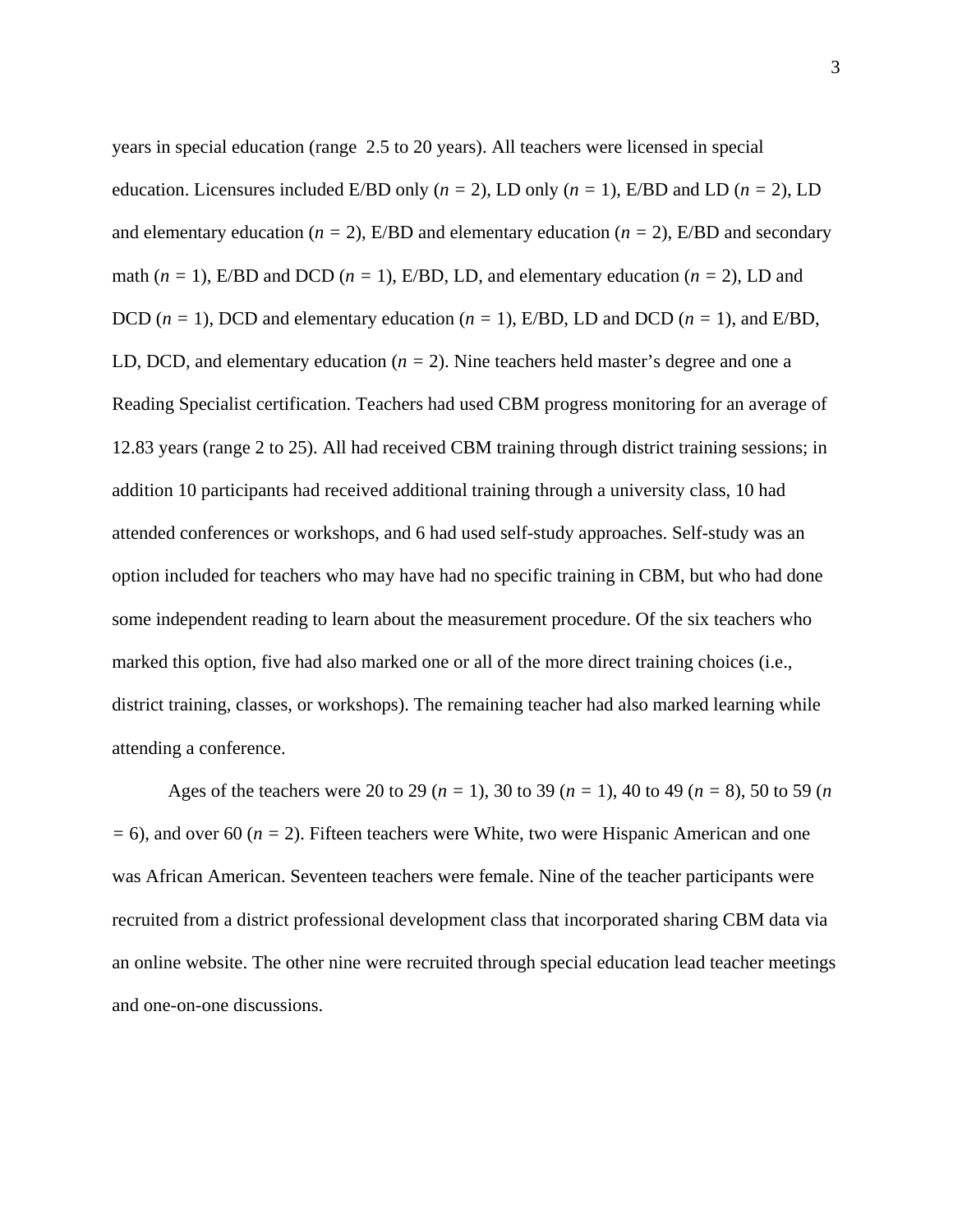*Student participants*. The teachers invited all eligible children in their caseload to be participants. To be eligible for this study, a student needed to be receiving special assistance in reading, be able to read at least 10 words of connected text in 1 min, and be likely to remain on the teacher's caseload for the year. Permission for participation was obtained for 99 students.

The study made use of a within-teacher design; thus, students were first paired based on performance levels, and then one of each pair was randomly assigned to a condition. Students were ranked ordered within teacher according to mean score on the pretest reading aloud probes. Students with similar mean scores were then paired. If more than two students' scores were close, we looked at the difference between correct maze choices (CMC) and incorrect maze choices (IMC); the two participants with the closest difference score became the matched pair. This occurred twice during the pairing process. Each teacher monitored one, two, or three matched pairs of students. All students who were not paired were placed in a no-treatment group. This larger sample was used for some descriptive analyses, for example, calculating correlations between CBM and achievement test measures.

A total of 41 pairs were created  $(n = 82$  students). After matched pairs were created, a list of random numbers was used to assign the partners to a condition. If the number was even the first student was assigned to the maze selection condition and the partner to the reading aloud condition. If the number was odd, the first student was assigned to the reading aloud condition and the partner to the maze selection condition. Once the paired students had been assigned to the conditions, a t-test was used to analyze the mean reading aloud pretest score for both conditions. There was no statistically significant difference between the two groups ( $t = .70$ ,  $df =$  $80, p = .48$ ).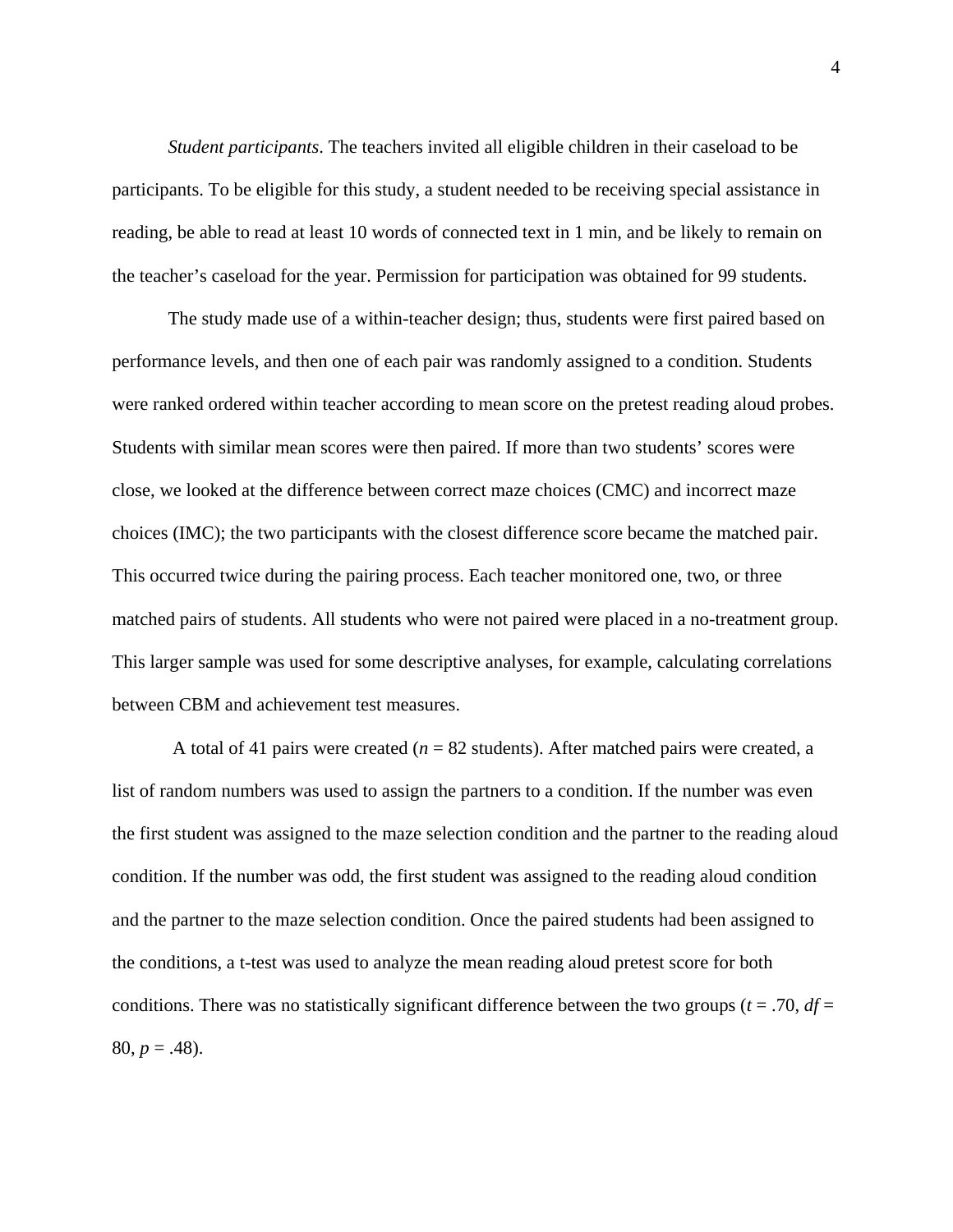Attrition (from conditions) of 11 students occurred during the study; 10 students moved and 1 was chronically absent from the resource room. If a student dropped from the study, his or her partner was also dropped (5 additional students). The final sample, thus, consisted of 66 students (33 in the maze selection group and 33 in the reading aloud group). Of this final sample, 64 students received special education services and 2 received small group supplemental instruction in reading (tier 2 in a response-to-intervention model). The special education services varied in federal settings (resource room settings to day treatment settings) and type (learning disabilites, developmental cognitive disabilities, and emotional/behavioral disabilities), but all students were considered high-incidence. (Note that if no-treatment students are considered, sample size was 87). See Tables 1 and 2 for specific demographic information.

Table 1 *Student Demographics* 

| suuteni Demogrupnics |             |                 |                |
|----------------------|-------------|-----------------|----------------|
|                      |             | Participating   | Participating  |
|                      | Total with  | students before | students after |
|                      | permission  | attrition       | attrition      |
| Gender               |             |                 |                |
| Male                 | 68          | 56              | 44             |
| Female               | 31          | 26              | 22             |
| Grade                |             |                 |                |
| $1^{\rm st}$         | 1           | 1               | 1              |
| 2 <sup>nd</sup>      | 9           | 7               | 5              |
| 3 <sup>rd</sup>      | 28          | 19              | 15             |
| 4 <sup>th</sup>      | 19          | 17              | 12             |
| $5^{\text{th}}$      | 22          | 20              | 18             |
| 6 <sup>th</sup>      | 7           | 7               | 5              |
| 7 <sup>th</sup>      | $\,$ 8 $\,$ | 6               | 5              |
| 8 <sup>th</sup>      | 5           | 5               | 5              |
| <b>SES</b>           |             |                 |                |
| Free lunch           | 78          | 64              | 51             |
| Reduced lunch        | 11          | 10              | 10             |
| Normal rate          | 5           | $\overline{c}$  | 3              |
| No information       | 5           | 5               | $\overline{2}$ |
| Ethnicity            |             |                 |                |
| American Indian      | 3           | 3               | 3              |
| Asian American       | 7           | 5               | 4              |
| African American     | 52          | 44              | 34             |
| Hispanic American    | 19          | 17              | 15             |
| White American       | 18          | 13              | 10             |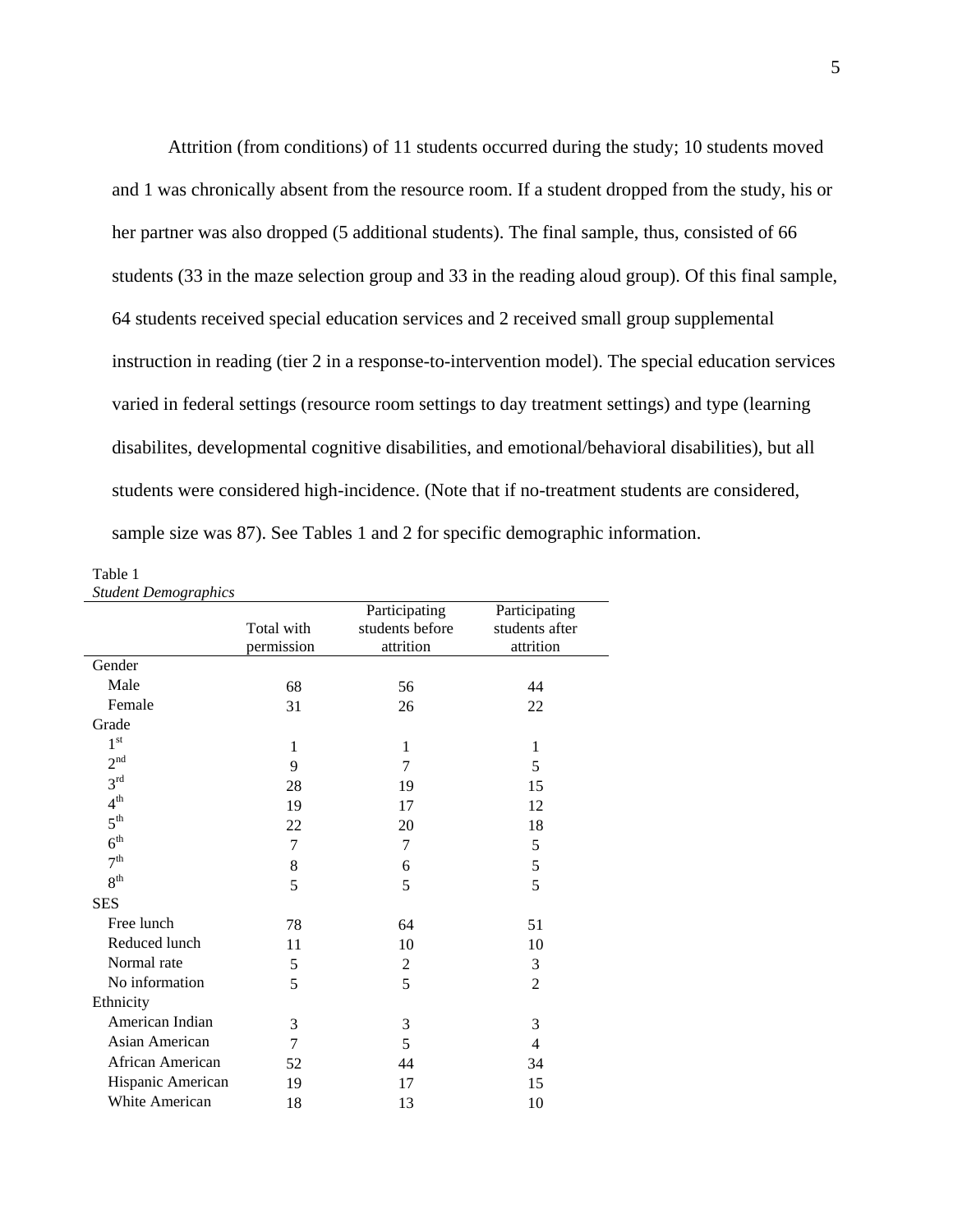| Disability                |    |    |    |
|---------------------------|----|----|----|
| Special education         | 91 | 78 | 64 |
| Tier 2                    | 8  | 4  | 2  |
| ELL                       | 24 | 20 | 19 |
| Attrition                 | 12 | 11 |    |
| <b>Paired Partner</b>     |    |    |    |
| Attrition                 |    | 5  |    |
| <b>Total Participants</b> | 99 | 82 | 66 |

*Note*. There were 82 students initially: 66 plus 11 who moved and 5 matched partners. One of the students who moved was in the 'no treatment' groups.

Table 2

*Student Demographics by Condition (n = 66)* 

|                           | <b>Maze Selection</b> | Reading Aloud  |
|---------------------------|-----------------------|----------------|
| Gender                    |                       |                |
| Male                      | 22                    | 22             |
| Female                    | 11                    | 11             |
| Grade                     |                       |                |
| $1^{\rm st}$              | 1                     | $\Omega$       |
| 2 <sup>nd</sup>           | 3                     | $\overline{2}$ |
| $3^{\text{rd}}$           | 8                     | $\overline{7}$ |
| 4 <sup>th</sup>           | 5                     | 7              |
| $5^{\text{th}}$           | 9                     | 9              |
| 6 <sup>th</sup>           | $\overline{2}$        | 3              |
| 7 <sup>th</sup>           | 1                     | 4              |
| 8 <sup>th</sup>           | $\overline{4}$        | 1              |
| <b>SES</b>                |                       |                |
| Free lunch                | 25                    | 26             |
| Reduced lunch             | 5                     | 5              |
| Normal rate               | 1                     | $\overline{2}$ |
| No information            | $\overline{2}$        | $\mathbf{0}$   |
| Ethnicity                 |                       |                |
| American Indian           | 1                     | $\overline{c}$ |
| Asian American            | $\overline{2}$        | $\overline{2}$ |
| African American          | 15                    | 19             |
| Hispanic American         | 9                     | 6              |
| White American            | 6                     | 4              |
| Disability                |                       |                |
| Special education         | 32                    | 32             |
| Tier <sub>2</sub>         | $\mathbf{1}$          | 1              |
| <b>ELL</b>                | 12                    | $\overline{7}$ |
| <b>Total Participants</b> | 33                    | 33             |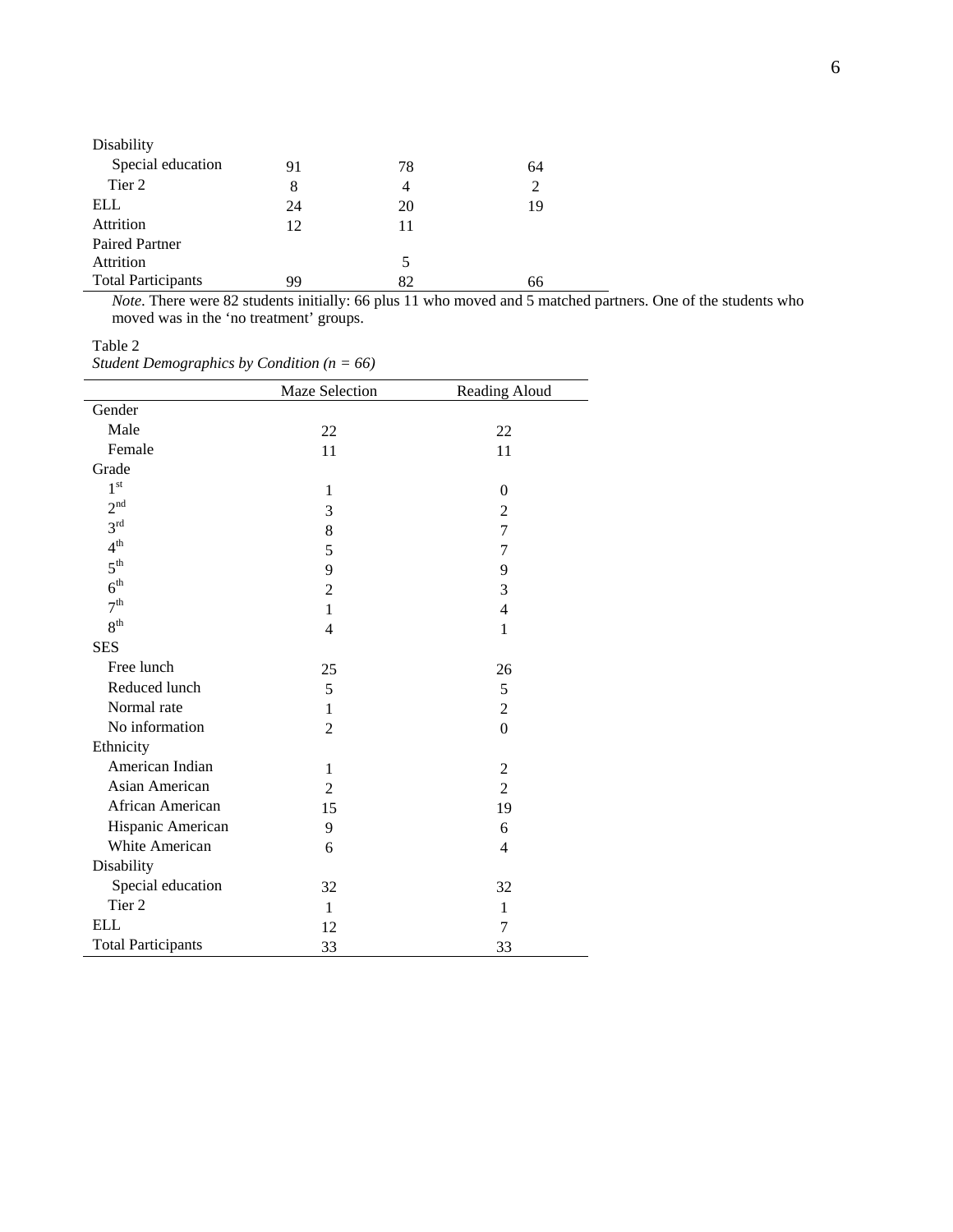## *Independent Variables*

The independent variable in the study was the type of measure used to monitor student progress in reading: reading aloud vs. maze selection.

#### *Dependent Variables*

Dependent variables were teacher instructional focus and student reading performance. The focus of teacher instruction was determined via analysis of case discussions between pairs of teachers. Student reading performance was assessed using CBM pre- and posttest reading aloud and maze selection measures and a standardized achievement test administered at posttest only. *Focus of Teacher Instruction*

*Online discussions*. The focus of teacher instruction was ascertained via analysis of weekly online discussions that teachers held with each other. Once a week, teachers communicated with a partner on a password-protected Moodle (a course management system) website furnished by the professional development department of the local school district. See Appendix A for sample illustrations of a Moodle forum. After logging into this site, teachers entered a forum in which they posted a student's progress-monitoring graph and an accompanying description of a student's progress. Teachers were provided with the following suggestions for the type of information to include in their postings: grade level, classwide screening CBM data (results of tri-annual school-wide screening at grade level), level of material in which the student was monitored and the reasons for choosing that level, the goal selected for the student in terms of expected growth per week, an explanation of the instruction provided to the student that included the focus of the intervention, the number of students in the group, the amount of instructional time, a description of the student's response to the intervention, changes made in the instructional program or in the goal, and a rationale for those changes. After posting,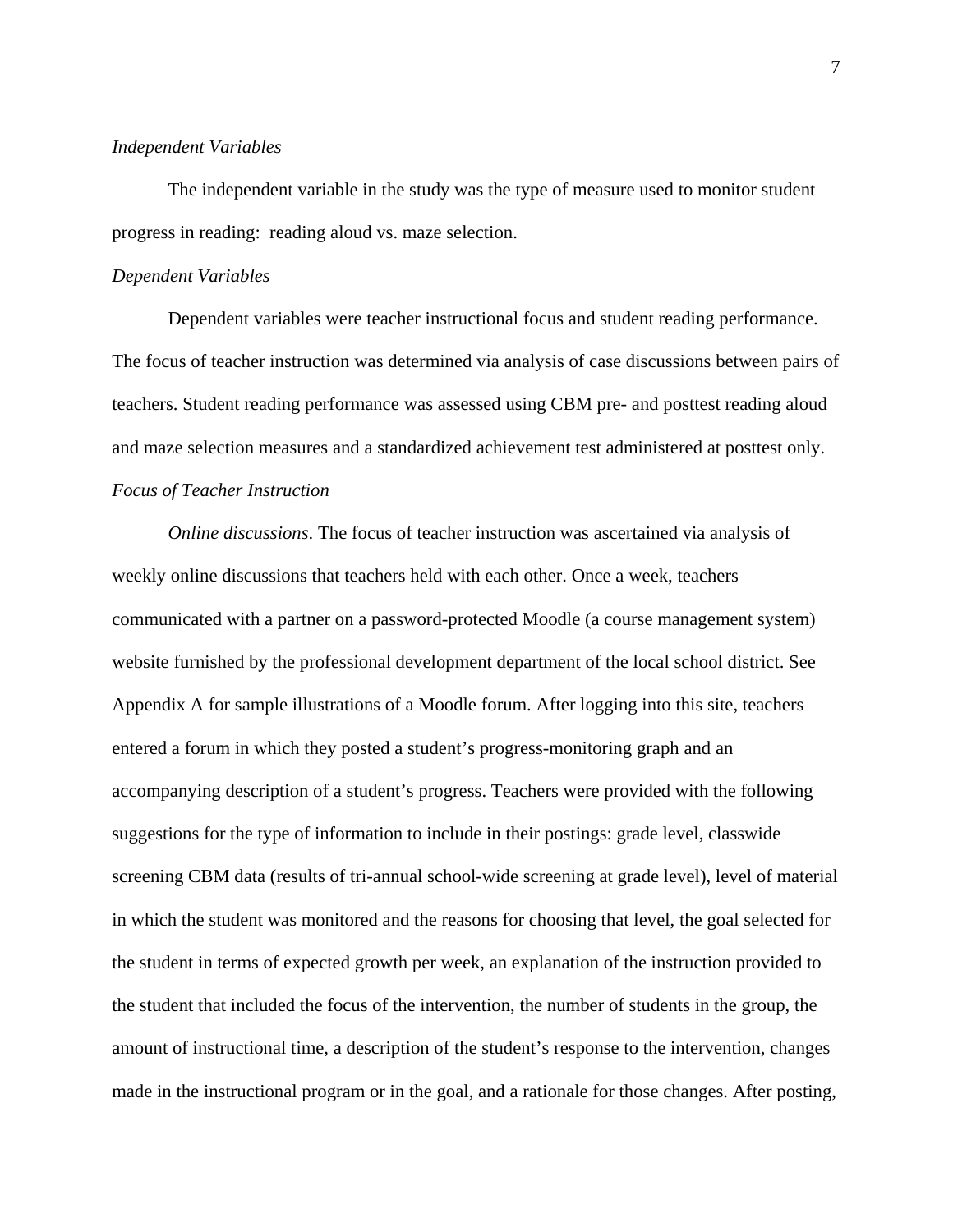the teachers would reply to their partner's post. Teachers were provided with the following reflection questions to guide their responses:

- Is there any additional information that would be helpful? Any graphing information that is needed?
- How do you see this student responding to the intervention?
- What do you see going on from this graph?
- If a change in instruction is needed, please provide specific instructional changes that may help this student achieve his/her goal, by using the following categories: change in materials, change in motivation, change in time or setting, change in teacher/student ratio, and change in instructional approach.

*Coding the online discussions.* Two major categories of codes were used to capture teachers' focus of instruction: reading instruction and other instruction. Reading instruction codes addressed teachers' comments related to interventions focused in improving students' reading, and were the major focus of the study. However, in the process of coding the data, it became apparent that teachers made many "other" types of instructional comments that were not directly focused on reading components. These comments focused on general instructional strategies, for example, ways to improve student motivation, using specific types of materials, or changing the measurement procedures.

The initial set of codes used for the *reading instruction* category were based on the five components of reading instruction identified by the National Reading Panel (NRP, 2000): phonemic awareness, phonics, fluency, vocabulary, and comprehension. Modifications were made as coding progressed. Due to the small number of comments about phonemic awareness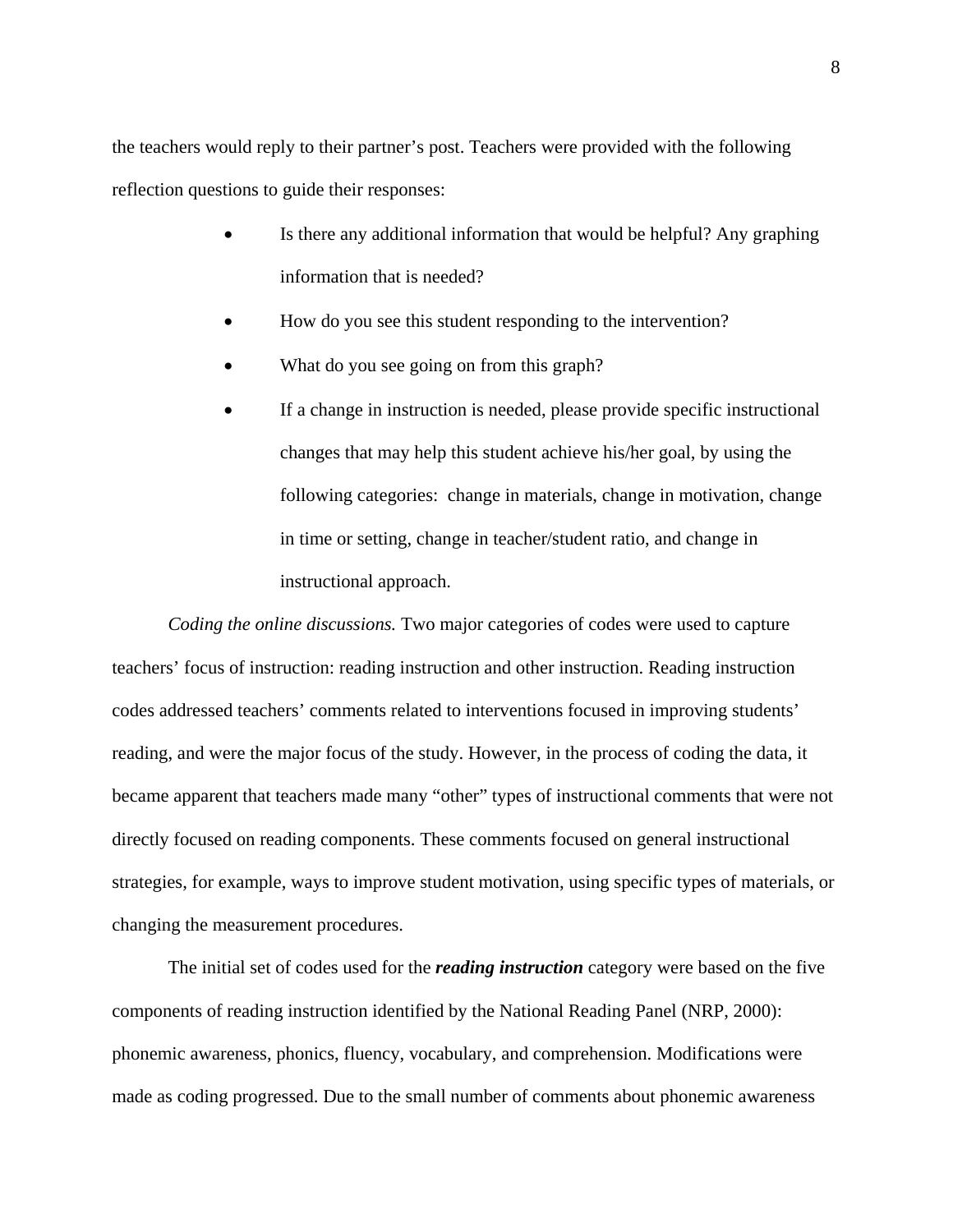and the fact that teachers did not seem to discriminate between phonemic awareness and phonics, the two categories were collapsed into a single phonics category. In addition, a separate category for word recognition was added. Codes were defined as follows:

*Phonics* was defined as the use of letter-sound correspondence (in isolation or in combination) to read a word, and included references to phonemic awareness, using phonetic rules to decode, reading word parts, and chunking word components together (e.g., "He is working on long vowel sounds.").

*Word recognition* was defined as building automaticity in word reading or word list practice (e.g., "I work on sight words in two places: in their own writing and in stories that they are reading."), and included references to common lists of sight words (e.g., Dolch), repeated exposure to words, or proper names.

*Fluency* was defined as reading text in a smooth and effortless manner, and included references to repeated readings and chunking groups of words in phrases (e.g., "Have you considered taping him and then letting him hear himself read at the fast pace and then the slow pace?"). Practice reading connected text was also included under fluency, and included references to reading at home, reading with a partner, and reading silently.

*Vocabulary* was defined as understanding word meanings, and included references to word study, finding definitions, and interpreting the meaning of a word (e.g., "She has vocabulary issues that seem to interfere with her comprehension.").

*Comprehension* was defined as understanding of meaning of text, and included references to the use of context clues, answering and generating questions, summarizing, and recalling ideas (e.g., "He can make inferences most of the time.").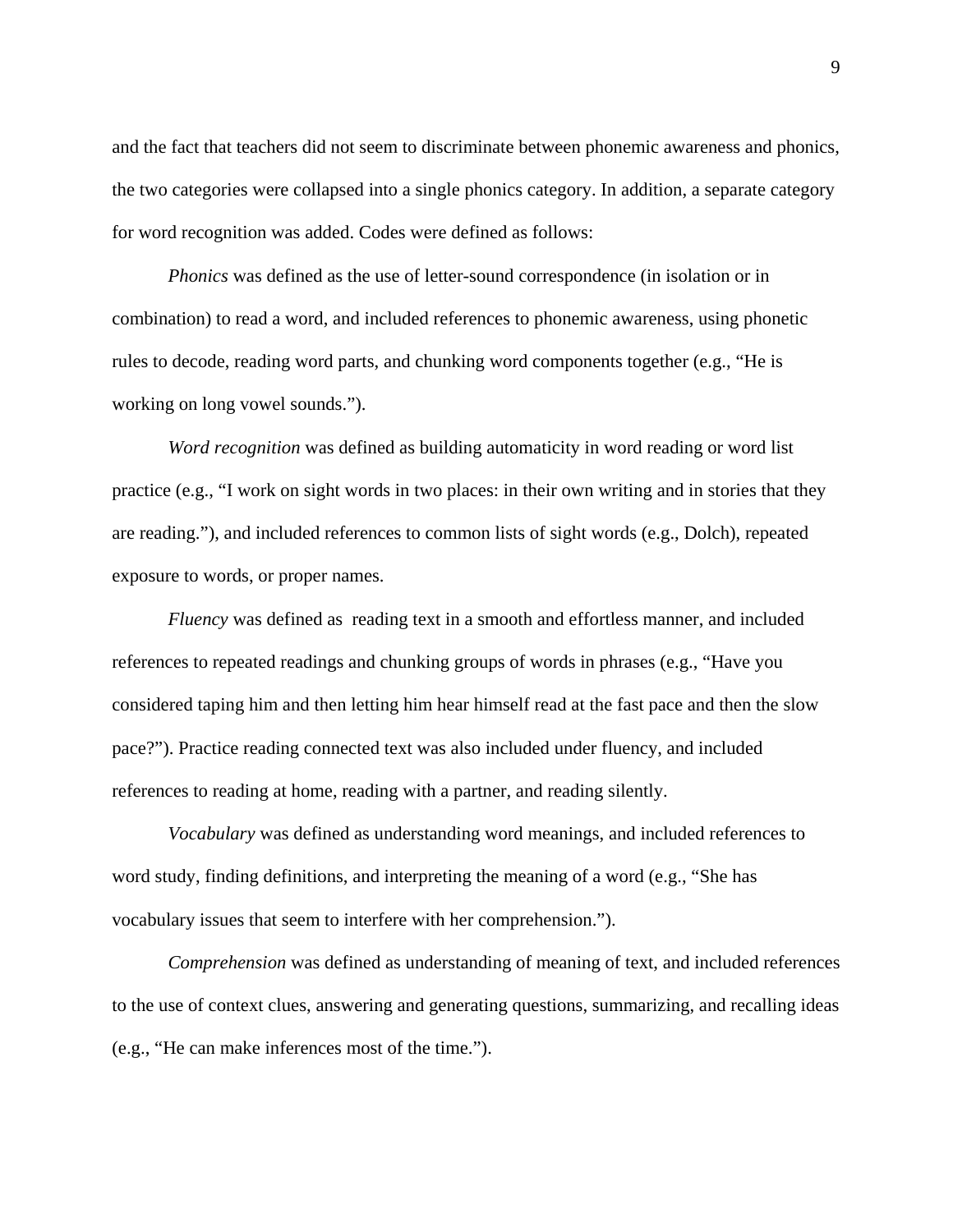Codes for the *other instruction* category included: materials, motivation, and measurement procedure change. Codes were defined as follows:

*Materials* was defined the use of general materials or resources to teach reading (e.g., "I am thinking of changing to a  $4<sup>th</sup>$  grade book."), and included general references to the use of books, workbooks, etc. Reference to specific curricula were listed separately and not included in this category (see Table 5).

*Motivation* was defined as student interest (or noninterest) in reading or in the material used for teaching reading (e.g., "Wouldn't it be wonderful if they didn't get mad and were motivated to read?").

*Changing measurement procedures* was defined as changing the method used for CBM progress monitoring as a way to effect improvements in student performance (e.g., "Perhaps you can show the student on the passage where you want the student to end up as an intervention. It seems to motivate my students.").

Once statements were coded into one of the instructional categories listed, the statements were classified as describing either a student characteristics (e.g., "He's been putting more effort into his work.") or an instructional intervention (e.g., "For motivation I have placed him in reading groups with people he likes."). *Student characteristics* were statements that provided static information about a child, such as what a child could or could not do and what a child did or did not know. *Instructional intervention* were statements referring to what the teacher did or was planning to do to improve the child's reading skills. Comments that directly linked student characteristics to instruction were coded as instructional interventions.

*Coding procedures.* A research assistant organized the archived online discussions by teacher. Each protocol contained all postings and related responses for a teacher's students –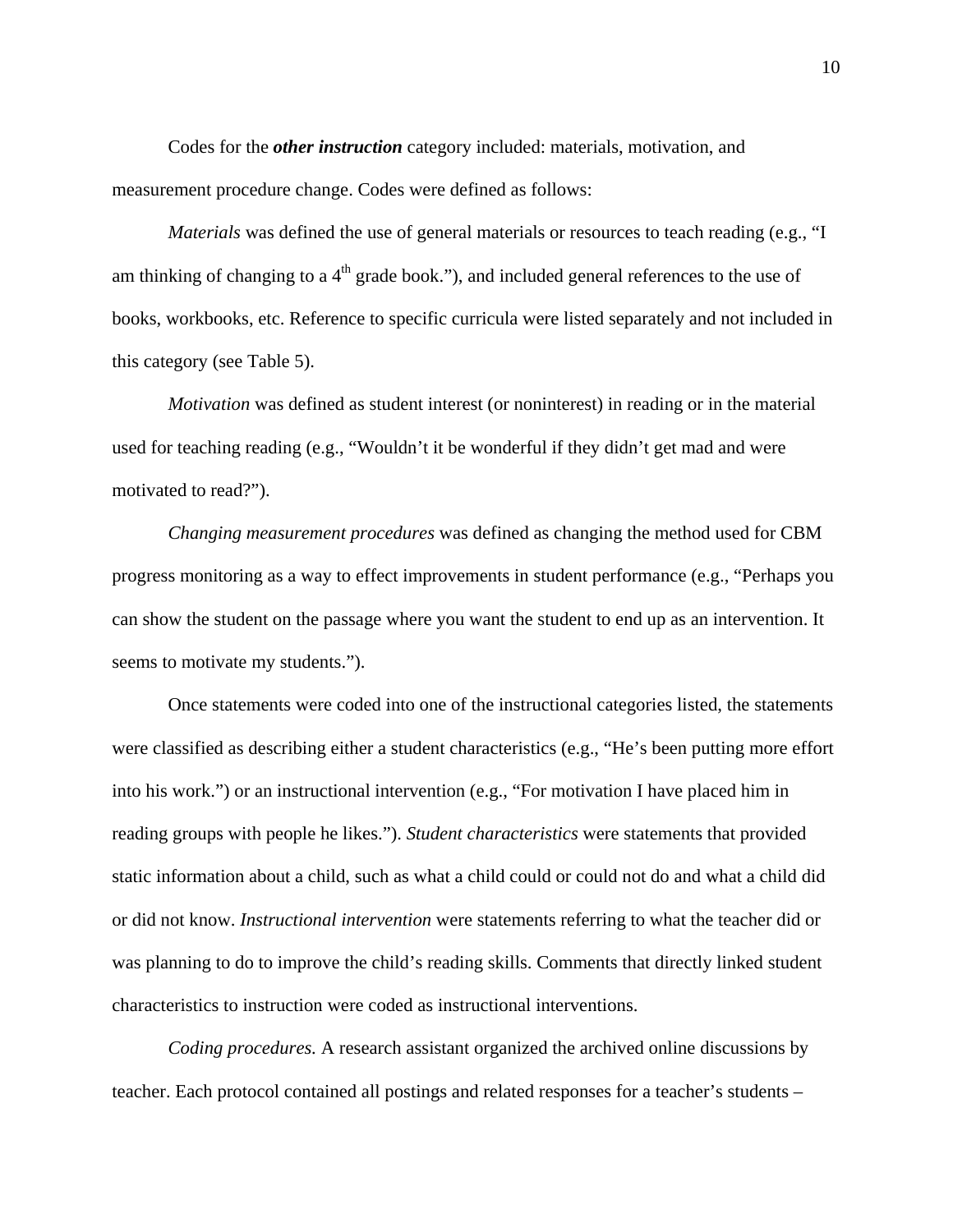from both conditions, reading aloud vs. maze selection; however, coders were blind to the condition during the coding process. Within each protocol, each student's postings and responses were chronicled by date. The protocols were imported as sources into NVivo (QSR International, 2008). "Source" is the term NVivo uses to refer to imported documents.

For each protocol, a primary researcher and a research assistant independently identified units of information or *statements* and then compared results until agreement was reached on parsing of statements. A statement was identified as a single thought unit related to reading instruction or instruction in general. Statements that referred to specific reading curricula or typical weekly progress monitoring behaviors or measures were not identified for coding.

After protocols were parsed into statements, statements were assigned a code. The researcher and research assistant first coded six teacher protocols together. They then independently coded two randomly selected protocols and calculated point-by-point agreement (total agreement/total number of statements coded). Each statement was coded first using one of the reading / other categories, then as a student characteristic or an instructional intervention. To be considered an agreement, both sets of codes had to be the same. Agreement was 93% and 98%. Coders then worked independently to code remaining protocols.

*Surveys.* To gather information about instructional changes teachers made as a result of progress monitoring, we asked all teacher participants to complete a researcher-created survey at the end of the study. For detailed information and findings about the surveys, see Tech Report #34—Urban Survey report.

## *Student Reading Performance*

*CBM probes.* Two CBM reading aloud and two maze selection probes were administered to students at pre- and posttest. All participating students completed the same pre- and posttest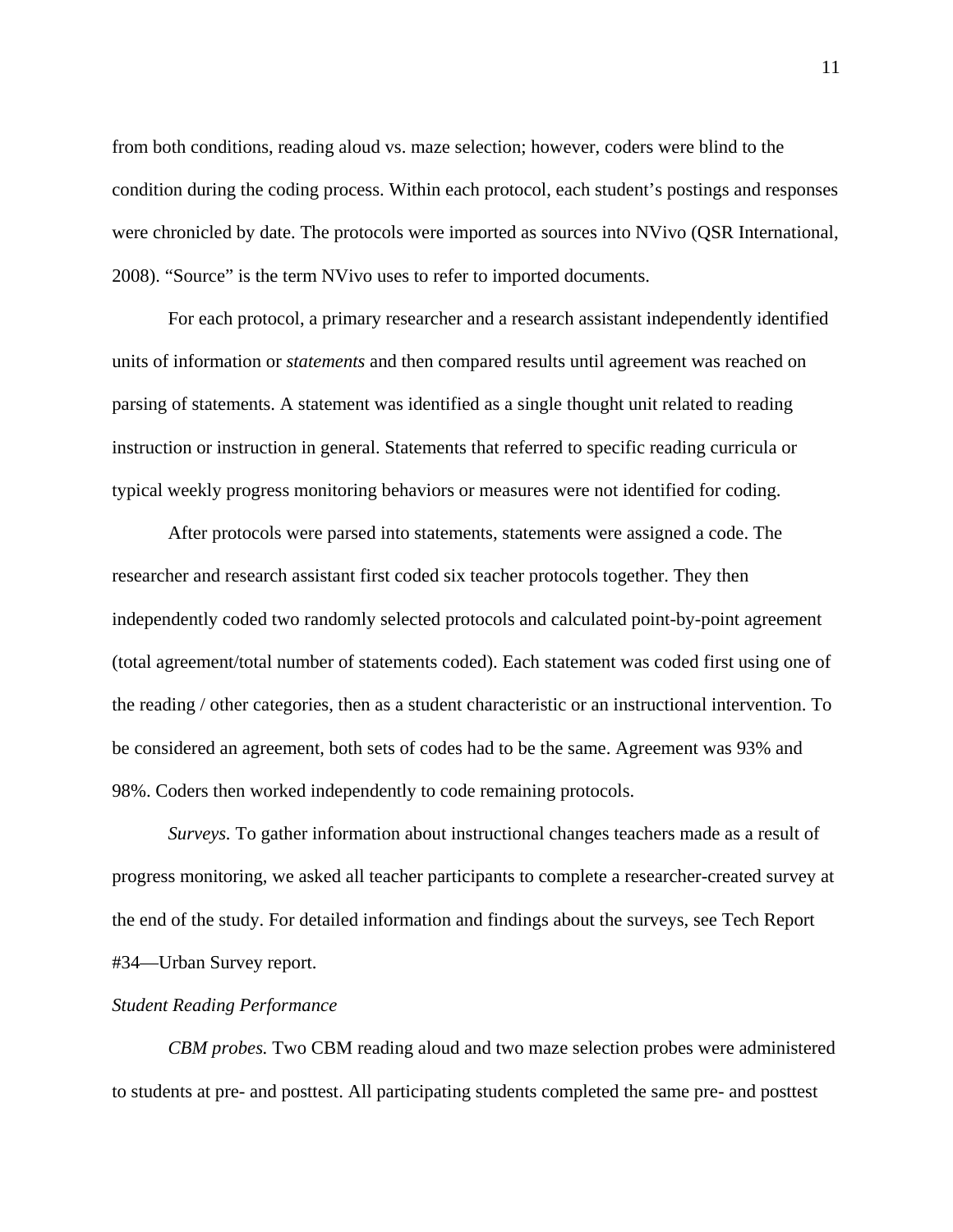passages. The reading aloud probes were selected from Peabody CBM Reading Passages & Word Counts (Vanderbilt University). The maze selection passages were selected from Project PROACT MAZE Reading Passages (Vanderbilt University). To select passages, a research assistant reviewed all passages and selected five passages that were not culturally-dependent (e.g., based on a holiday, tradition, or folktale), would not likely be familiar to students (e.g., based on a fairy tale), and were longer than 350 words. The primary investigators made the final choices. Selected passages were at a second-grade reading level.

*Standardized reading test*. Two subtests from the Kaufman Tests of Educational Achievement – Revision II (KTEA-II; Kaufman & Kaufman, 2004) were administered at posttest: Letter-Word Identification and Reading Comprehension. The Letter-Word Identification subtest requires students to read lists of isolated letters and words, starting at an item corresponding to the student's grade-level and continuing until four consecutive errors have been made. The first section assesses the student's knowledge of letter names and sounds. The word list begins with high-frequency sight words and phonetically regular words, but progressively introduces more difficult words contain unpredictable pronunciations. This subtest is intended to measure a student's reading vocabulary (i.e., words familiar enough for automaticity (Kaufman & Kaufman, 2004).

The Reading Comprehension reflects the student's ability to gain meaning from text (Kaufman & Kaufman, 2004). The questions become progressively more difficult, beginning with items that require students to match a word with a picture. The next level of difficulty requires students to read and perform a simple command. Most of the items entail asking a student to read a passage and answer its accompanying questions orally. Although a few questions provide choices, most questions are open-ended and are meant to elicit single-word or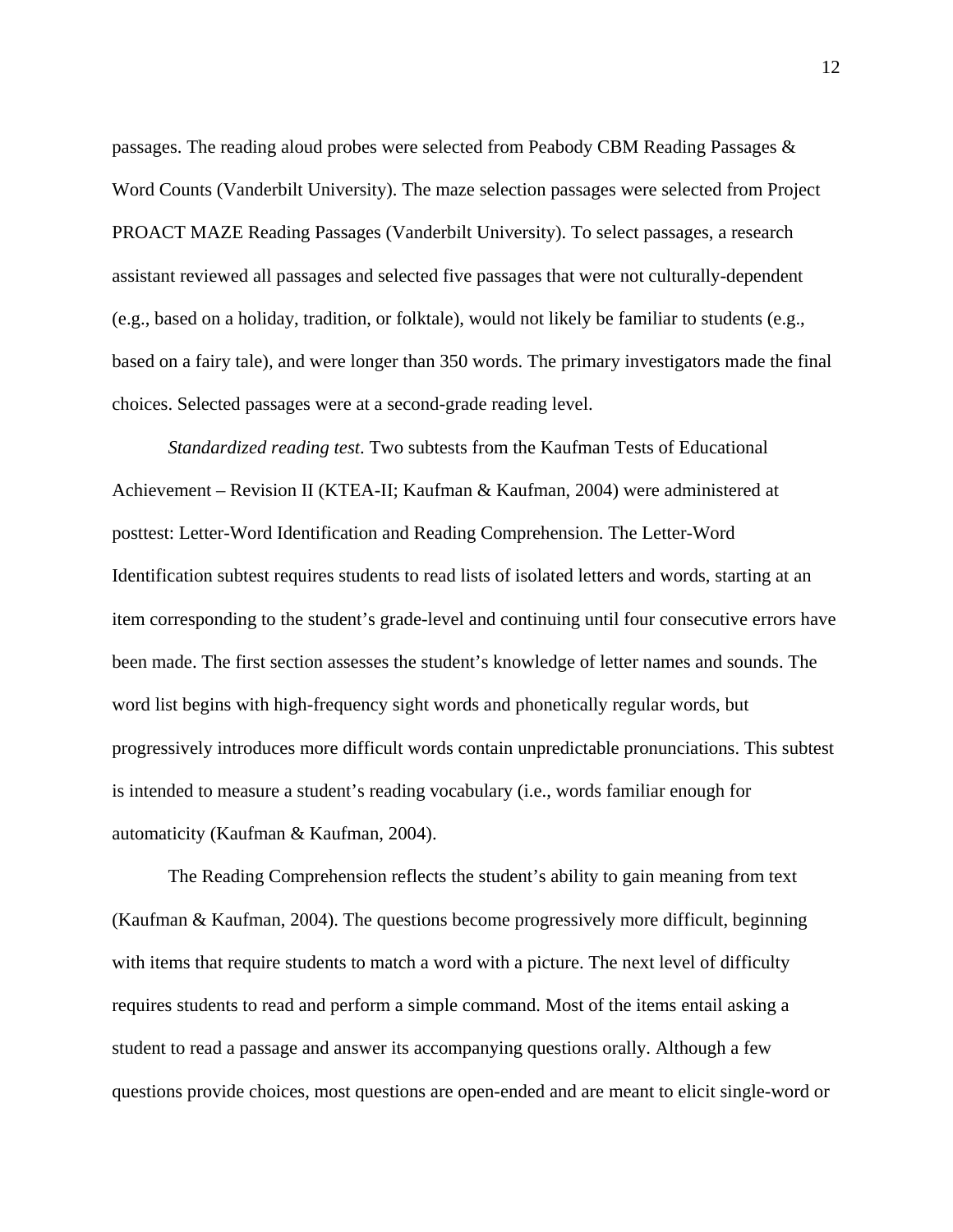short-phrase answers. Students begin at a level determined by their raw score on the Letter-Word Identification subtest and continue until they make four errors in a set or 5 consecutive errors. The published split-half reliability coefficient of the KTEA is .97 for the Letter-Word Identification subtest, .93 for the Reading Comprehension subtest, and .97 for the Reading Composite. Correlations between the two subtests are reported to be .68, and correlations with other standardized reading tests (WIAT-II, WJ-III, PIAT-R/NU) range from .76 to .85 (Kaufman & Kaufman).

Table 3 presents intercorrelations between the reading aloud, maze selection, and Kaufman subtests for the student participants in our study. (Note that the correlations are calculated from the larger sample of students who had permission to participate.)

#### Table 3

|                         | Reading   | Reading |           | Maze  |                        |                        |
|-------------------------|-----------|---------|-----------|-------|------------------------|------------------------|
|                         | aloud     | aloud   | Maze      | (post |                        |                        |
|                         | (pretest) | (post   | (pretest) | mean) | <b>KTEA-II</b> Letter- | <b>KTEA-II Reading</b> |
|                         | mean)     | mean)   | mean)     |       | Word Identification*   | Comprehension*         |
| Reading aloud (pretest) |           |         |           |       |                        |                        |
| mean)                   | 1/00      | .94     | .72       | .72   | .86                    | .76                    |
| Reading aloud (post)    |           |         |           |       |                        |                        |
| mean)                   |           | 1.00    | .72       | .76   | .86                    | .78                    |
| Maze (pretest mean)     |           |         | 1.00      | .77   | .76                    | .74                    |
| Maze(post mean)         |           |         |           | 1.00  | .71                    | .76                    |
| KTEA-II Letter-Word     |           |         |           |       |                        |                        |
| <b>Identification</b>   |           |         |           |       | 1.00                   | .85                    |
| KTEA-II                 |           |         |           |       |                        |                        |
| reading                 |           |         |           |       |                        |                        |
| comprehension           |           |         |           |       |                        | 1.00                   |

## *Intercorrelations Among Outcome Variables*

*Note.*  $N = 87$ .

\*Raw scores used for correlations with KTEA subtests.

## *Procedures*

We first discuss components of the study that examined the focus of teacher instruction,

including the progress monitoring passages used by teachers, the monitoring procedures teachers

followed, the fidelity of those procedures, and the online setting in which teachers discussed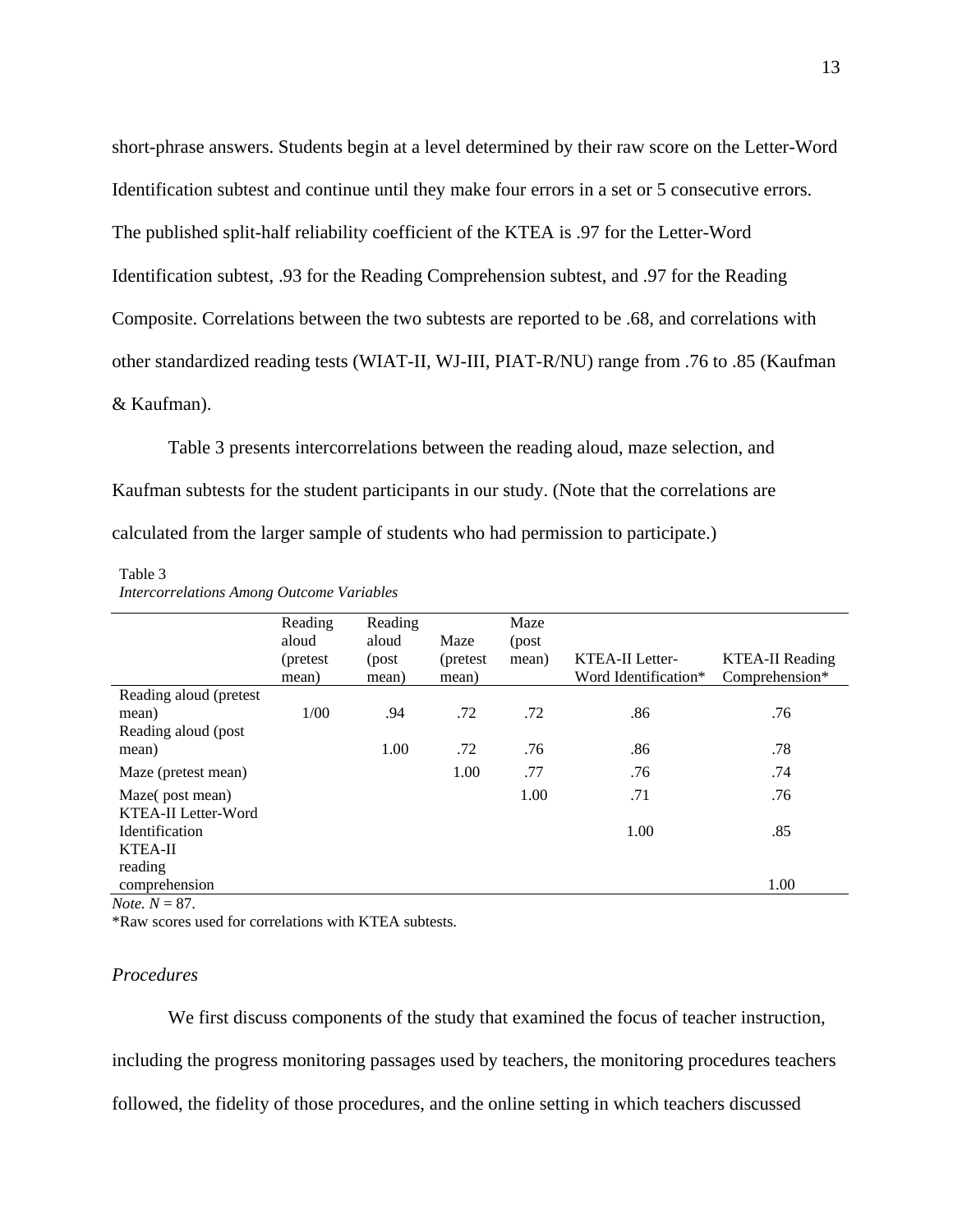progress monitoring results. Next, we discuss the administration and scoring of measures used to determine student reading performance.

### *Focus of Teacher Instruction*

*Weekly Progress monitoring passages.* For weekly progress monitoring, teachers used district-provided reading aloud probes. Within each grade level (grades 2 to 6), 30 passages were selected from the *Houghton Mifflin Invitations to Literacy* reading curriculum published in 1998, and were adopted by the district to be used for progress monitoring. Thirty grade 1 passages were selected from *Houghton Mifflin Legacy of Literacy*, 2001. The passages reflect a variety of subjects, authors, and styles found in each grade level anthology. The lengths of the passages varied by grade level, ranging from around 100 words in the first grade set to around 300 words in the sixth grade set.

Maze selection measures were generated by the research team from the Houghton-Mifflin reading aloud passages. The maze selection probes were created using the rules outlined by Fuchs and Fuchs (1992). The first sentence of each passage was left intact, after which every seventh word was deleted and replaced with a 3-word choice: the correct choice and two distracters. Distracters were within one letter in length of the correct choice, did not make contextual sense, did not rhyme with and were not close in sound or letter configuration to the correct choice, were real words, did not require the students to read more than 1.5 lines ahead in the passage to eliminate a choice, and were not so high in vocabulary that the student might mistake the distracter for a nonsense word. If a proper noun or a hyphenated word was the seventh word, the eighth word was replaced with the 3-word choice. If the eighth word was also a proper noun, the sixth word was replaced. After being formatted, each passage was independently edited by two other team members to ensure compliance with rules.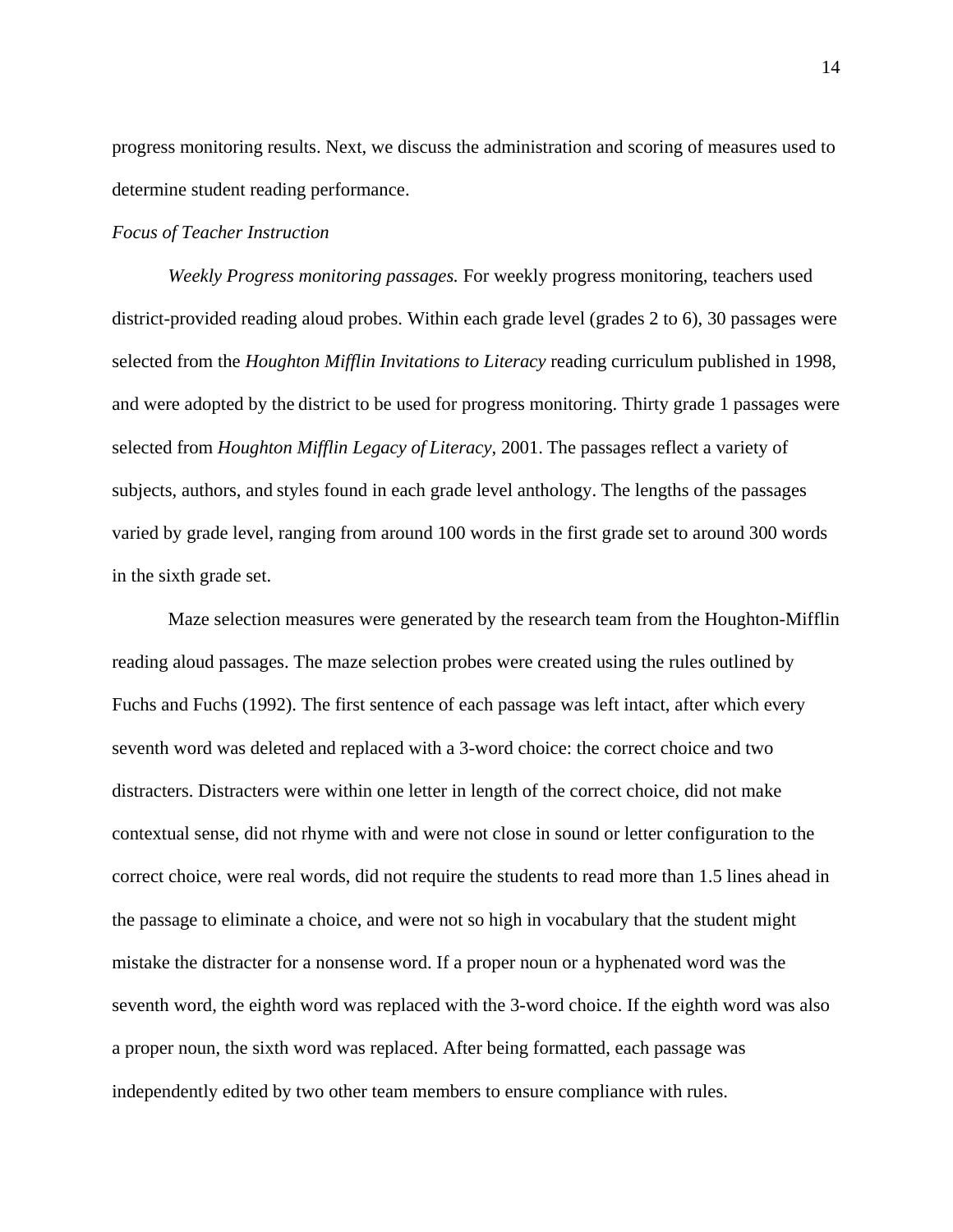We asked teachers to give feedback about the technical format of the maze selection probes created for this study. Specifically they were asked about the format of the probes and if they observed any problem that resulted from converting the district's reading aloud passages into maze selection probes. See Appendix B for resulting teacher comments.

*Weekly progress monitoring.* All teachers administered CBM measures once per week to participating students and used graphs of student progress to make instructional decisions. Students in the reading aloud group were monitored weekly using reading aloud measures; students in the maze selection group were monitored weekly using maze selection measures. After scoring the measures (see description below), teachers entered the results into a districtowned website which contains progress monitoring data for all students. This website is only accessible by school district personnel; researchers could not independently access the information. After the data were entered, they were displayed in a graph format.

For both conditions, teachers followed a guideline for administering and scoring each probe. When administering the 1 min reading aloud probe the teachers were instructed to supply the word for the student after 3 seconds, supply an unusual name if a student struggled with it and count the word as correct, count a self-correct as correct, and not to penalize a child for dialect. Both total words (TW) and errors (IW) were counted. A word was counted as an error if it was mispronounced, omitted, or provided for the student after 3 seconds. Errors were subtracted from total words to determine words read correctly (WRC: TW – IW). Both WRC and IW were recorded on the graphs.

When scoring a 2 min maze selection probe, the teacher marked an X over any incorrect choice the student made. When two adjacent errors occurred, the teacher stopped scoring, made a vertical line after the last correct answer, and scored correct (CMC) and incorrect maze choices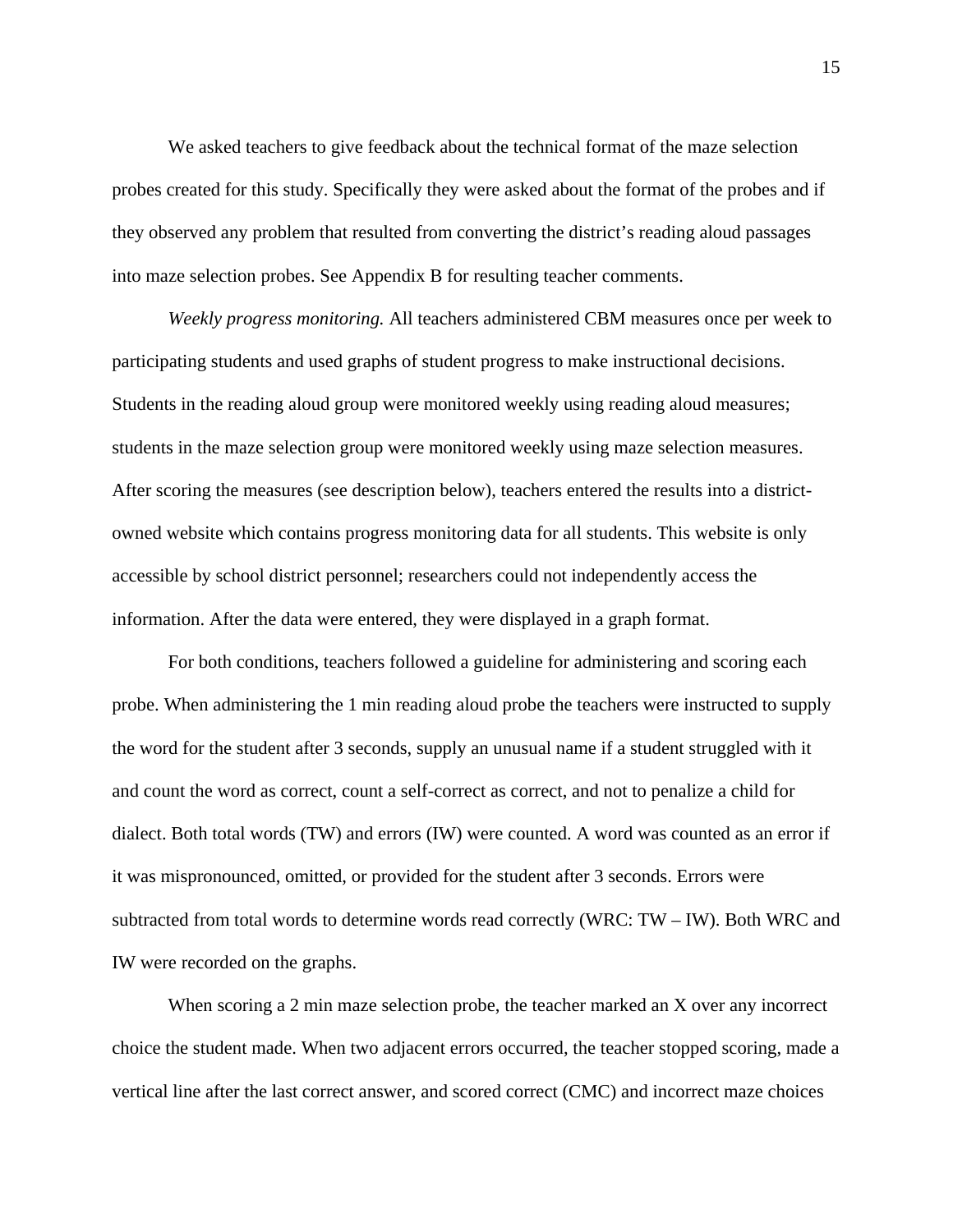(IMC) up to that point. A maze selection choice was counted as incorrect if the wrong item was circled, no choice was made, more than one answer was circled, or if the student's choice could not be determined. Recorded scores, CMC and IMC, were entered into the district's protected progress-monitoring website, which produced a graph of the student's data. For this study, teachers monitored student progress for 22 weeks.

*Observations*. We divided the study duration into three rotations of six to seven weeks. The first rotation was from November 12 to December 21, the second from January 7 to February 24, and the third from February 25 to April 18. At the end of the first rotation and the beginning of the third rotation, teachers were observed as they administered weekly CBM measures to at least one student from each condition. They were observed by research assistants who used a procedural checklist that contained the required administration and scoring actions. Step completion for all teachers averaged 95% with a range of 80% to 100%. Additionally, scoring agreement between the teacher and the observer was calculated. Scoring agreement averaged 99% with a range of 83% to 100%.

After the second observation, teachers were asked what intervention changes had been made since the beginning of the study. Before they answered, the teachers were asked to consider the following factors: instructional activities, amount of instructional time, the setting, group size, motivational strategies, and materials. Fourteen teachers responded to this question. Four either stated no comment or made no changes, five made group changes, and five made individual programming changes. Within the individual changes, there were two setting changes, five additional instructional activities added, and one increase of time spent on an instructional activity.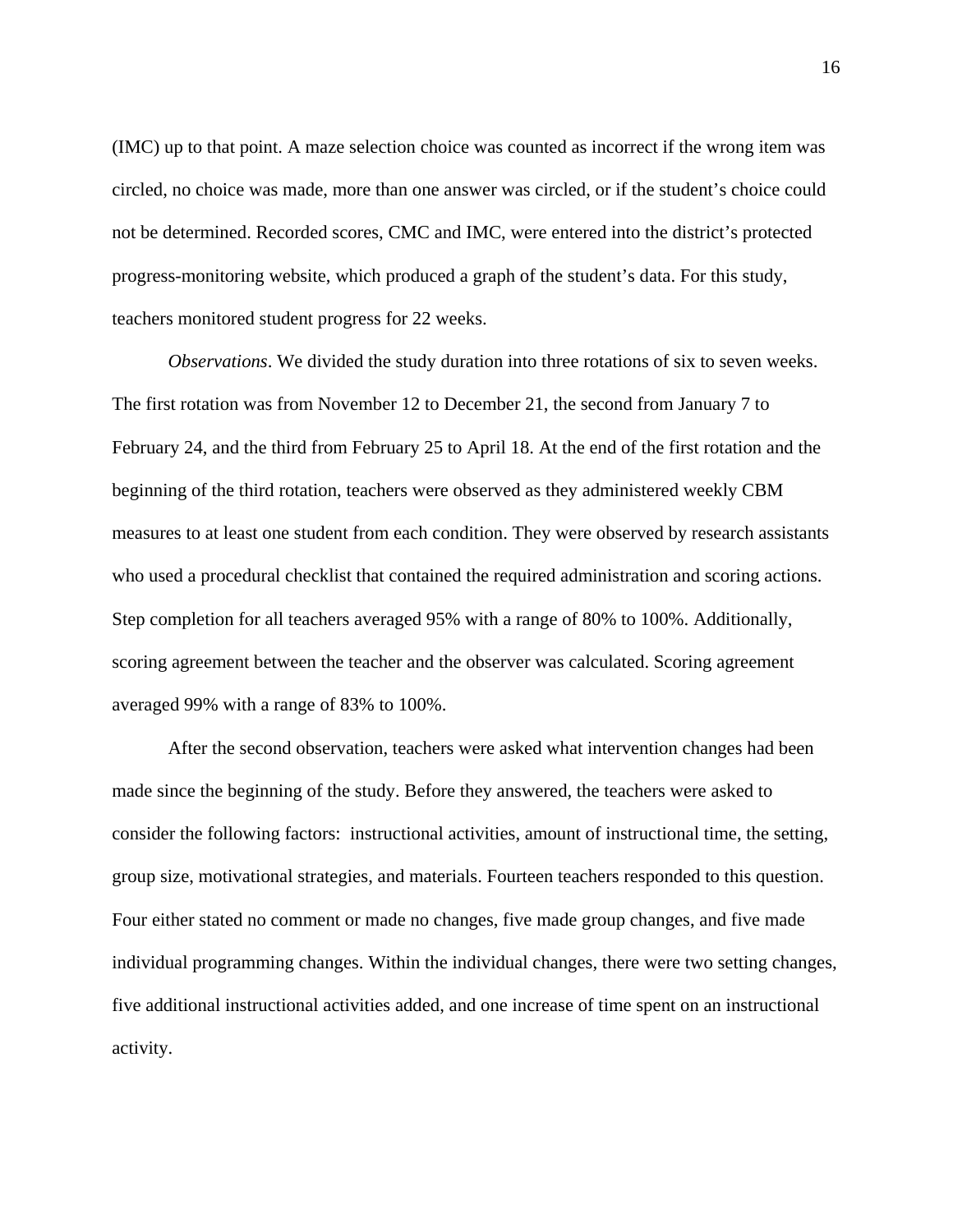*Online discussions.* To examine how the different progress monitoring measures influenced the teachers' perspectives about instruction, we asked teachers to discuss students' current and future instructional plans with a peer using a discussion format within a secure, within-district website. The 18 teachers were divided into grade levels (primary, intermediate, and upper) and were assigned a partner randomly for the first rotation. New dyads were formed for the second and third rotations. Teacher pairing for these rotations was not random to avoid duplicating dyads; however, during the third rotation, one dyad was the same as during the first rotation.

Once a week, each participating teacher was asked to post information (including the current CBM graph) about one student and respond to the posted information about the partner's student. The teachers selected the order of postings so they could give priority to students about whom they desired advice. The paired students per teacher varied from two to six students. During each rotation, teachers with six students were asked to post information about each student; those with four students were asked to post each student once, and then select two students to post a second time; and those with two students were asked to post each student three times.

*Frequency of online interaction*. Although we asked participants to post and respond at least six times during each rotation (total of 18 possible for all rotations), the number of actual postings per teacher ranged from 4 to 56 and the number of responses ranged from 1 to 37. Throughout the study, there were a total of 271 postings and 183 responses (145 replies and 38 responses to replies). At least one response was given for 124 of the postings. Figure 1 shows the postings and postings responded to by condition within each of the three rotations. Finally, a total of 35,769 words were written (range per teacher  $=$  350 to 5,294); 17,639 for students in the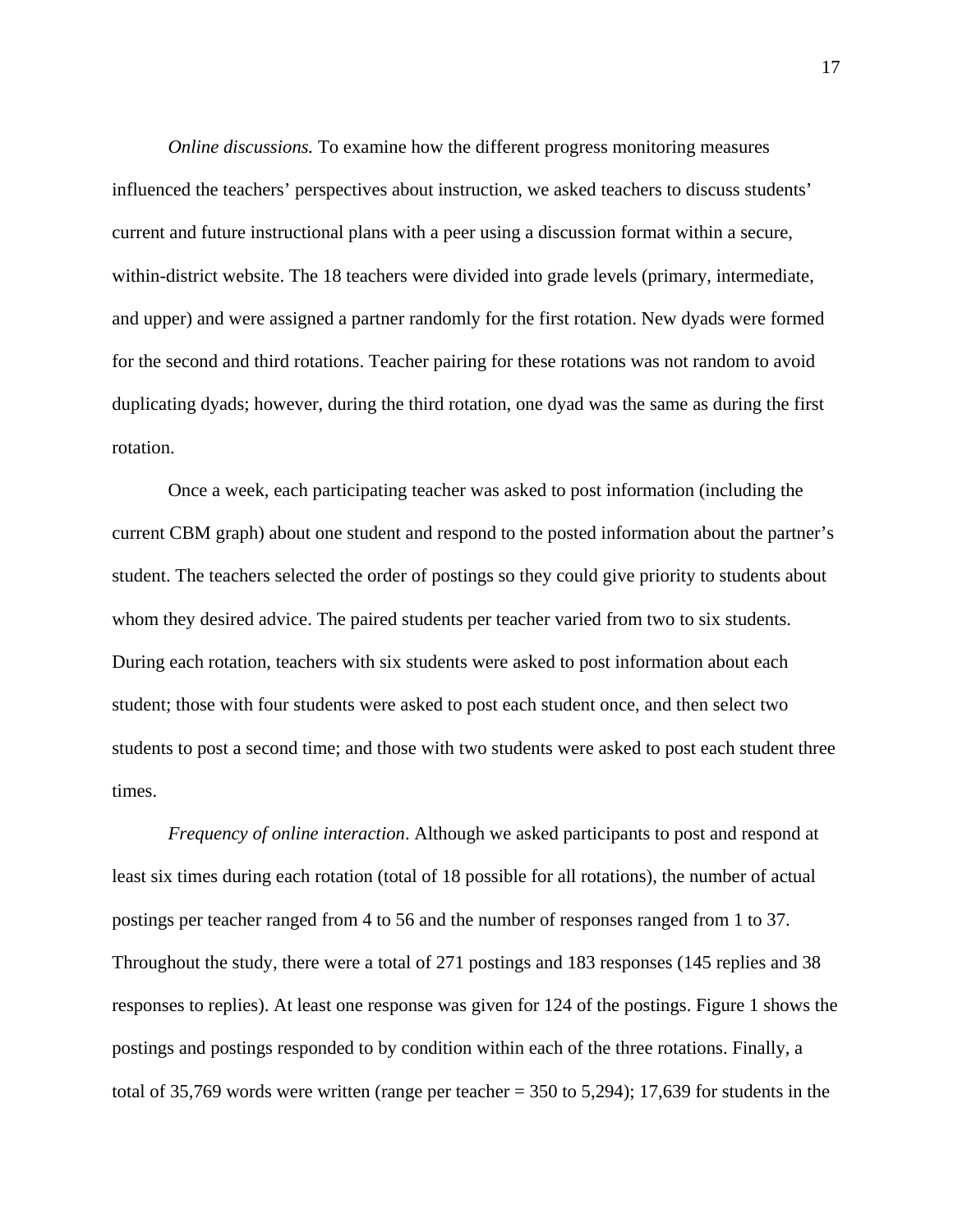reading aloud group (range per teacher  $= 113$  to 2,731), 18,007 for students in the maze selection group (range per teacher  $= 101$  to 2,808), 123 not related to any student.



*Figure 1.* Postings and postings responded to by rotations.

## *Student Reading Performance*

*Administration of pretests and posttests*. All CBM measures were administered by research assistants within the students' schools. Students within a special education classroom were assessed during one time setting. Students who were absent were tested individually within the next week. First, two maze selection probes (2 min each) were group administered to all participants from the classroom. Next, 2 reading aloud probes (each 1 min in duration) were individually administered. During only the posttest sessions, the KTEA-II Letter-Word Identification and the Reading Comprehension subtests (in that order) were individually administered after the CBM probes. All examiners followed the same script and procedure (See Appendix C). There were approximately six months of instruction between testing sessions.

*Figure 1.* Maze selection = solid line; Reading aloud = dotted line. The top two lines represent postings. The bottom two lines represent postings to which there was a response.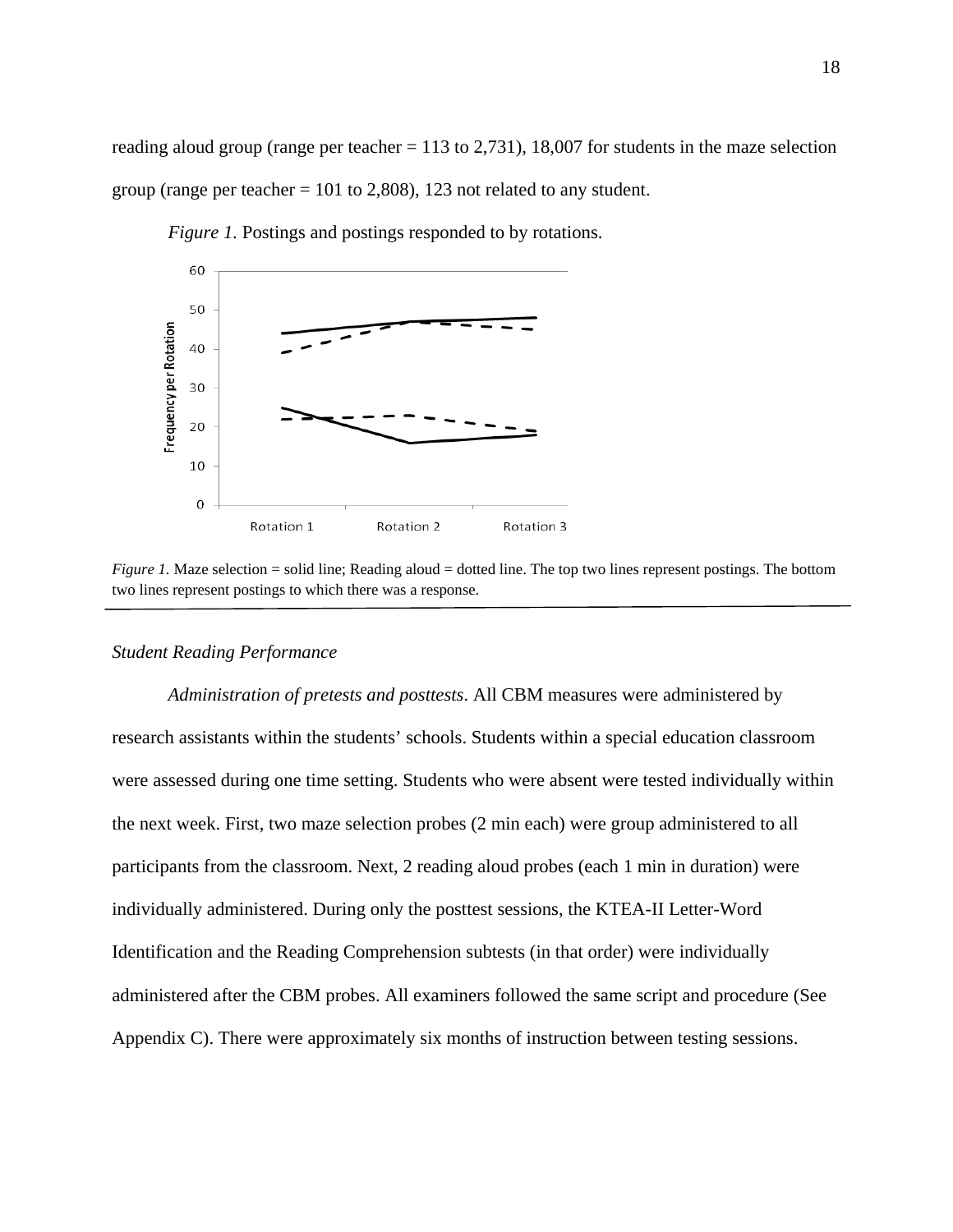*Scoring fidelity*. Two research assistants independently scored all maze selection probes. A word selection was scored as incorrect if it was not the correct answer, it was skipped, more than one selection was circled, or the selection could not be determined. Scoring included the number of CMC and IMC preceding two adjacent errors. Any differences were discussed until both parties were in agreement. For data analysis, we used CMC – IMC scores.

Reading aloud probes were scored for total words (TW) and errors (IW) during administration. A word was scored as incorrect if it was mispronounced, if it was omitted, or it was supplied after 3 seconds. Differences in dialect or speech patterns were not counted as errors. Test administrators tape-recorded 12% of their probes. Each passage was scored twice by data collectors to ensure accuracy. In addition, agreement was calculated for 12% of the passages which were audio taped. Another research assistant independently scored the taped passages. Interscorer agreement, which was calculated by dividing the total agreements by the sum of agreements plus disagreements, was 95%. Words read correctly (WRC: TW – IW) was used for data analysis.

Working independently, two research assistants determined the raw scores, standard scores, and percentiles for the KTEA Letter-Word Identification subtest, Reading Comprehension subtest, and reading composite. Any differences were resolved before the data were entered into the Excel file. Data were entered separately by two research assistants, and then the files were compared to ensure accuracy of data entry. Because all students took the same form of the KTEA, raw scores were entered into the analysis. Our sample was a cross-grade sample of poor readers. Standard scores would reduce variability in scores because they would be based on age-level norms. Thus, a both a  $3<sup>rd</sup>$ -grade and  $6<sup>th</sup>$ -grade student might have standard scores of 90, but have different raw scores and different levels of reading performance.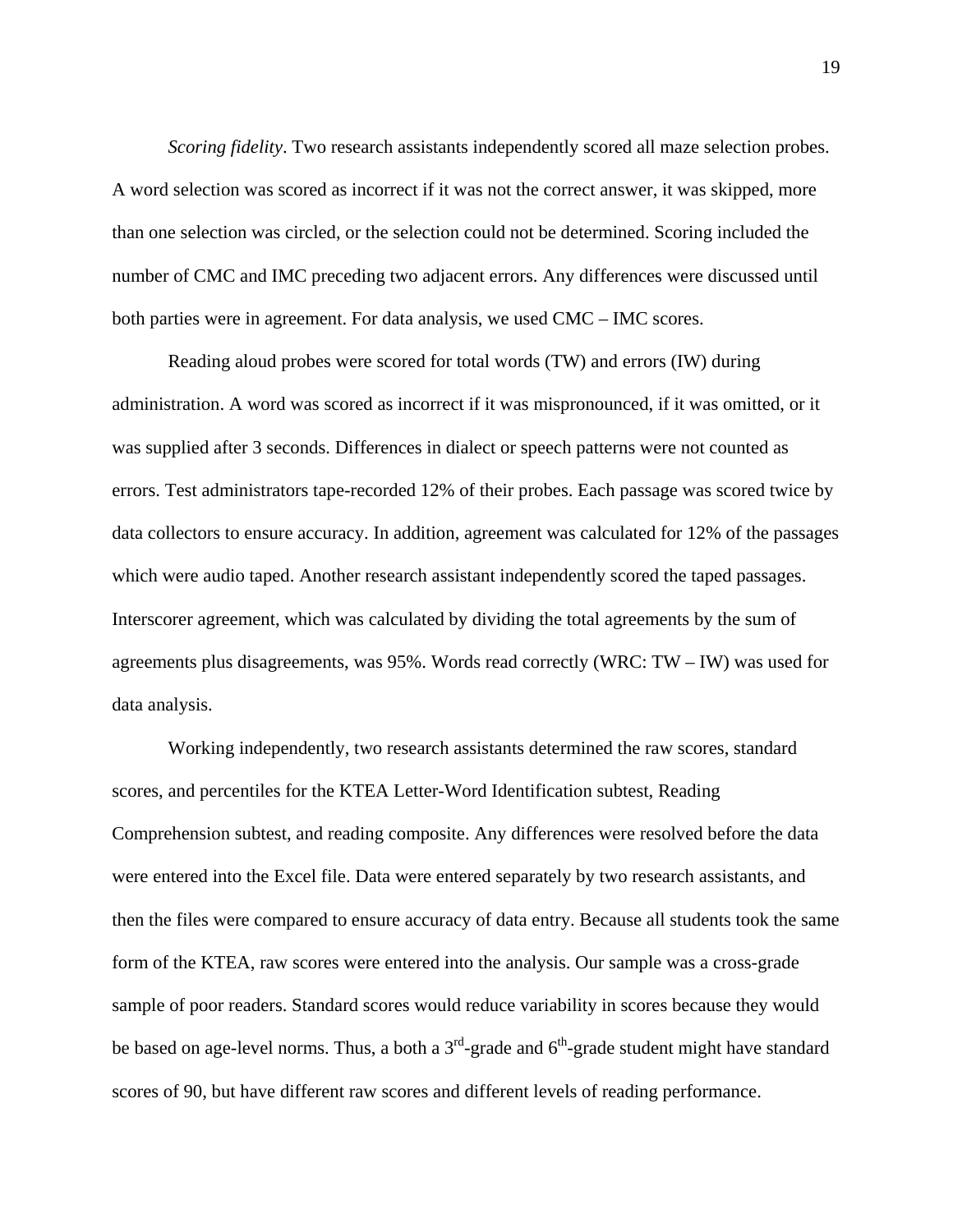Correlations were calculated between reading aloud and scores on the KTEA for a large group of students (students from this study and a parallel study conducted in a different district (see Tech Report #32). Correlations between scores on the reading aloud probes and raw scores for the KTEA were .82 and .78 for letter-identification and comprehension respectively. Note that correlations with standard scores were .40 and .34 for letter-identification and comprehension respectively. Correlations for maze were .74 and .80 for KTEA raw scores, and .24 and .25 with KTEA standard scores.

#### Results

In this study we examined what effects reading aloud and maze selection measures have on a teacher's instructional focus and on student reading performance. First, we discuss the differential effects on the focus of teacher instruction, and then, the effects of student performance.

## *Focus of Teacher Instruction*

The research team analyzed the online discussions that occurred within teacher dyads to examine what effects the type of CBM reading measure (reading aloud vs. maze selection) had on teacher instruction. Our hypothesis was that when teachers used the reading aloud measure, their attention would focus on word-oriented categories, such as phonics, word recognition, and fluency. Conversely, we hypothesized that when teachers used maze selection measures, their attention would focus on meaning-oriented categories such as vocabulary and comprehension.

Using NVivo, students' postings and accompanying responses were divided by condition, reading aloud or maze selection. Postings and responses were also divided by rotations. Using Matrix Queries, we determined the number of statements made in each category by condition, and the number of statements per rotation by condition. With this information, we determined the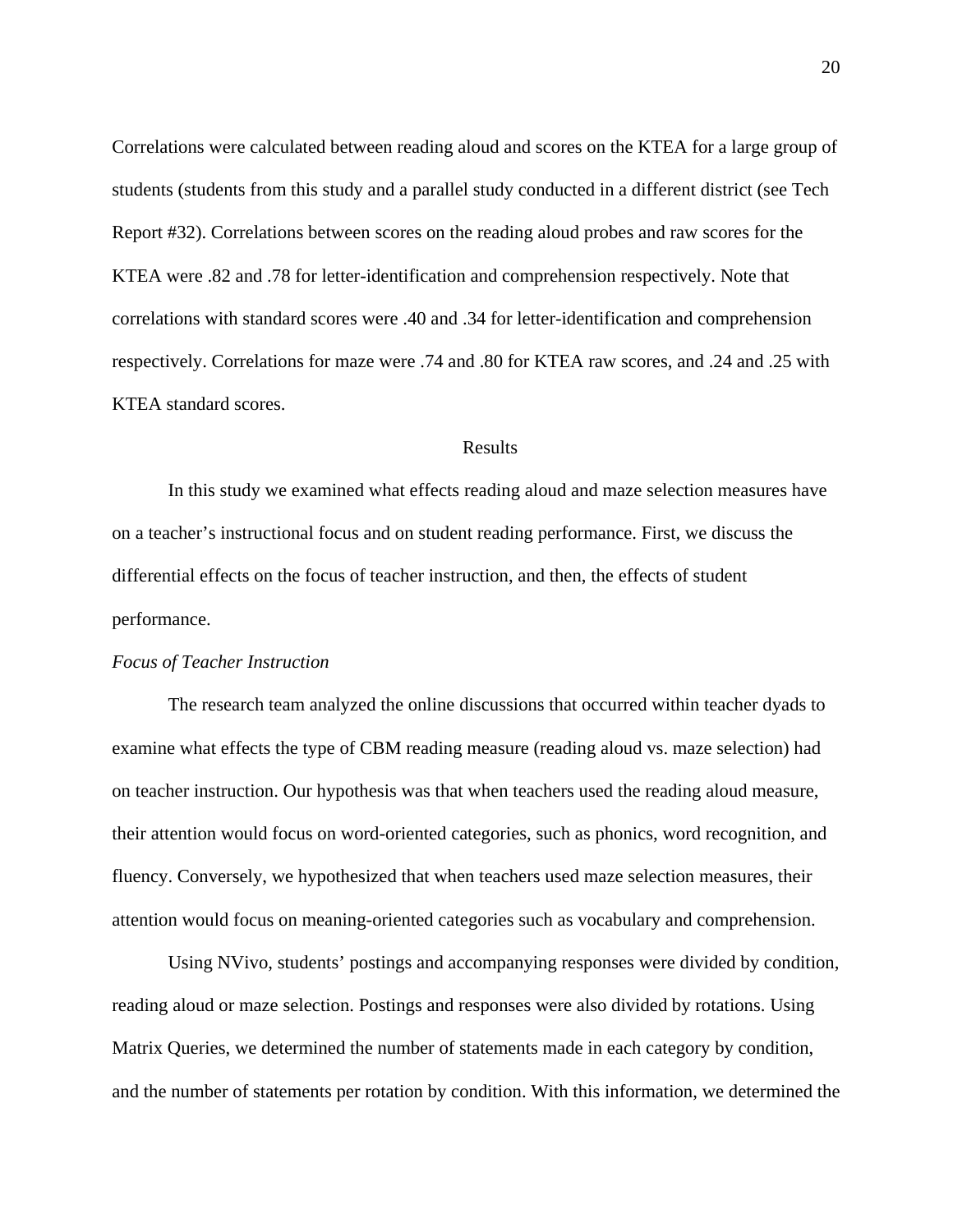percentage of statements made for each category by condition and across conditions (total number of coded statements).

*Overall content of teacher exchanges*. In the initial analysis, we examined the overall content of teacher exhanges. Teachers made 378 (55%) statements about students in the reading aloud condition, and 309 (45%) about students in the maze selection condition. For both conditions, the percentage of statements falling in the *reading-related* category was greater (62.7% and 59.55% for reading aloud and maze selection respectively) than the percentage falling in the *other* category (37.3% and 40.45 % for reading aloud and maze selection respectively). For both conditions, the percentage of comments made about student characteristics was approximately the same as those made about instructional interventions (47% vs. 53% respectively for both reading aloud and maze selection. See Appendix D for specifics.)

Our main focus were the comments realated to reading instruction; however, it was interesting to note that there were group-related differences in statements made within the materials, motivation, and measurement procedure changes categories. Specifically, in the reading aloud condition, a relatively higher percentage of statements were made related to motivation (19.84%) and materials (5.29%) than in the maze selection condition (11.65% and 2.27%, respectively). In contrast, in the maze selection condition, a large percentage (26.54%) of comments were made related to measurement changes, a pattern not seen in the reading aloud condition (12.17%).

*Content of comments focused on reading instruction.* Our main focus, and our hypotheses, related to the reading categories. In Table 4, the numbers and percentages of comments broken down by category and condition are reported. Of note, when monitoroing with reading aloud measures, teachers made a higher percentage of statements focused on word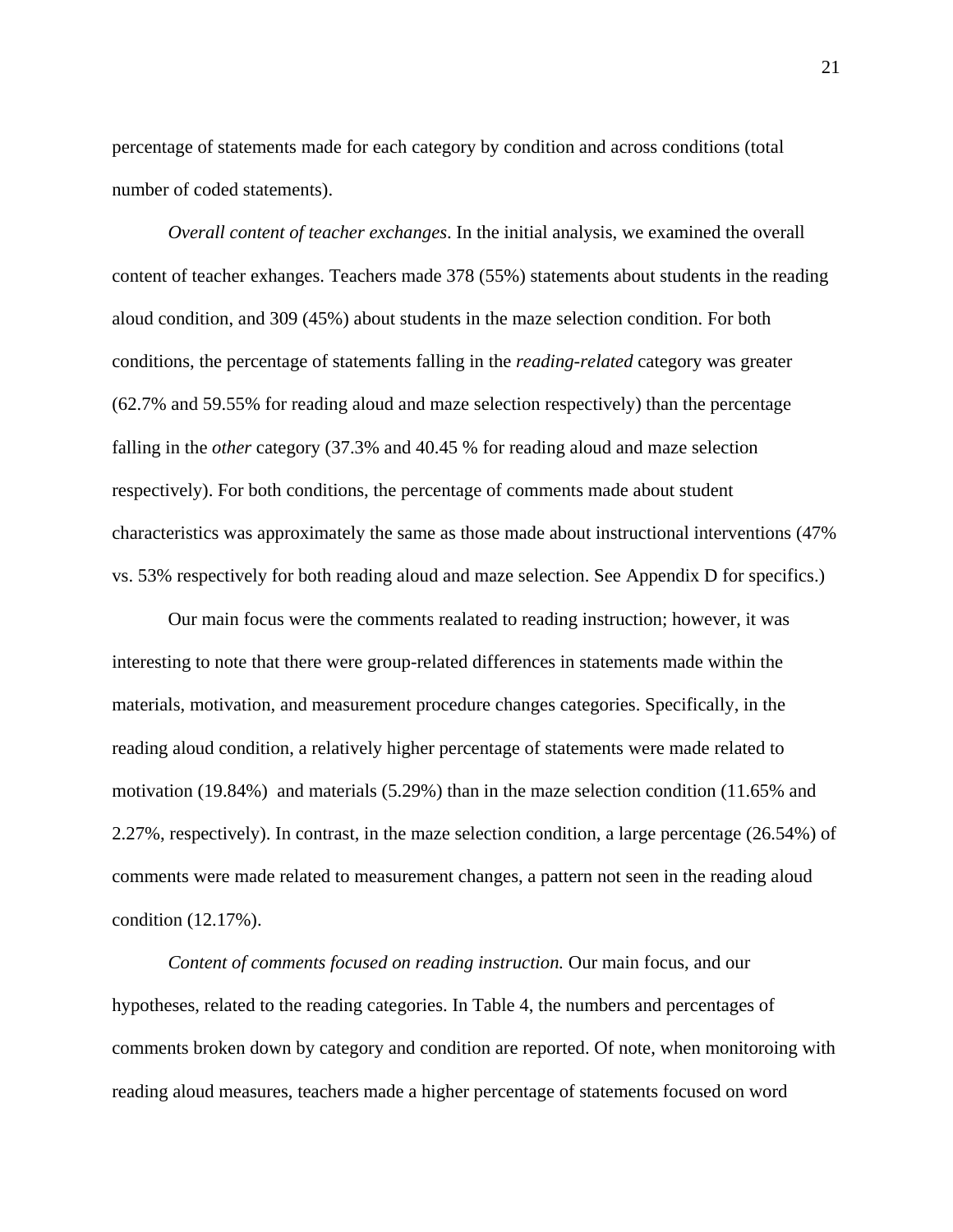recognition (17.72%) and fluency (32.49%) than when monitoring with maze selection (8.70% and 16.30% for word recognition and fluency respectively). In contrast, when monitoring with the maze selection measures, teachers made a higher percentage of statements focused on comprehension  $(41.85\%)$  than when monitoring with reading aloud  $(21.52\%)$ .

*Only Units of Information About the Reading Instructional Comments*  Maze Reading Aloud Across **Conditions Statements** (% of Total) Percent of Condition Statements (% of Total) Percent of **Condition** Statements (% of Total) Phonics 49 (11.64) 26.63 45 (10.69) 18.99 94 (22.33) Word Recognition 16 (3.80) 8.70 42 (9.98) 17.72 58 (13.78) Fluency (practice included) 30 (7.13) 16.30 77 (18.29) 32.49 107 (25.42) Vocabulary 12 (2.85) 6.52 22 (5.23) 9.28 34 (8.08) Comprehension 77 (18.29) 41.85 51 (12.11) 21.52 128 (30.40) Total 184 (43.71) 100.00 237 (56.29) 100.00 421 (100.00)

*Curriculum.* As an aside, we counted the number of times teachers mentioned a specific curriculum. The specific curricula are listed below, broken down by grade level (see Table 5). When discussing students monitored with reading aloud measures, teachers mentioned curriculum 160 times; with maze selection procedures, curriculum was mentioned 133 times.

| Table 5 |                           |
|---------|---------------------------|
|         | Curriculum by Grade Level |

Table 4

| $\frac{1}{2}$   |                           |                            |                             |
|-----------------|---------------------------|----------------------------|-----------------------------|
| 1 <sup>st</sup> | $2^{nd}$                  | $3^{\text{rd}}$            | $4^{\mathsf{th}}$           |
|                 | Soar to Success           | <b>Corrective Reading</b>  | <b>New Practice Readers</b> |
|                 | Houghton-Mifflin          | <b>Read Naturally</b>      | <b>Corrective Reading</b>   |
|                 | leveled readers           | <b>Explode the Code</b>    | <b>Read Naturally</b>       |
|                 | Direct Instruction (sight | SRA Specific Skills series | <b>Explode the Code</b>     |
|                 | words)                    | CCC                        | Houghton-Mifflin            |
|                 | <b>Reading Mastery</b>    | <b>Accelerated Reader</b>  | spelling and                |
|                 | Language!                 | Houghton-Mifflin           | vocabulary                  |
|                 | <b>Read Naturally</b>     | Soar to Success            | Language!                   |
|                 | <b>Early Success</b>      | <b>Early Success</b>       | <b>SRA</b>                  |
|                 |                           | Houghton-Mifflin           | <b>Reading Mastery</b>      |
|                 |                           | leveled readers            | <b>Spelling Mastery</b>     |
|                 |                           | <b>Reading Mastery</b>     | Houghton-Mifflin            |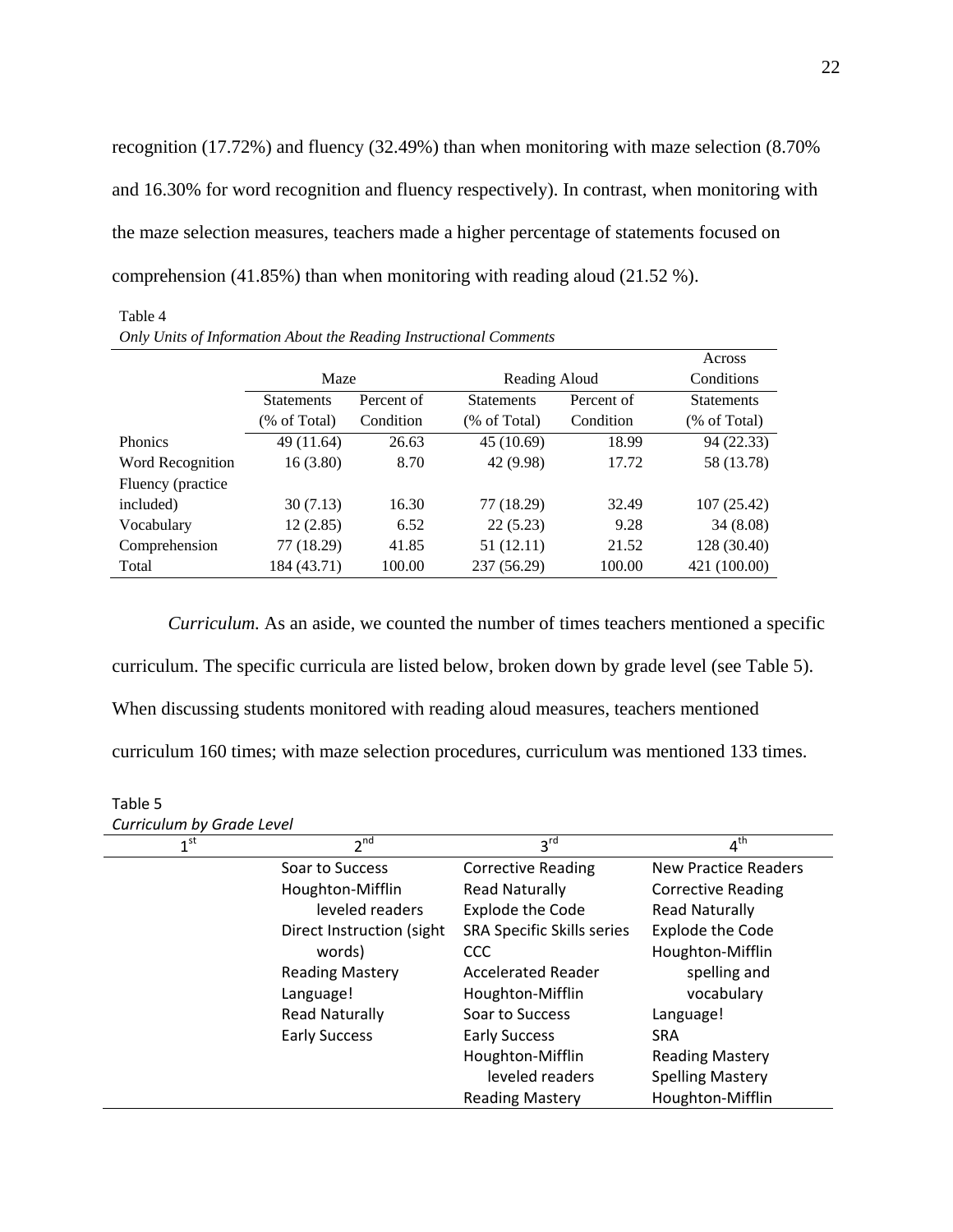|                            |                           | <b>SRA Direct Instruction</b> | IFL                           |
|----------------------------|---------------------------|-------------------------------|-------------------------------|
|                            |                           |                               | Edmark                        |
|                            |                           |                               | <b>Merrill Linguistics</b>    |
| 5 <sup>th</sup>            | 6 <sup>th</sup>           | 7 <sup>th</sup>               | $8^{\text{th}}$               |
| <b>Corrective Reading</b>  | <b>SRA</b>                | <b>Corrective Reading</b>     | <b>Corrective Reading</b>     |
| <b>Read Naturally</b>      | <b>Corrective Reading</b> | <b>SRA</b>                    | <b>SRA Direct Instruction</b> |
| Houghton-Mifflin           | Read 180                  | <b>SRA Direct Instruction</b> | Patricia Cunningham's         |
| <b>Explode the Code</b>    |                           | Patricia Cunningham's         | <b>Word Building</b>          |
| Steck-Vaughn for           |                           | <b>Word Building</b>          |                               |
| vocabulary and             |                           | <b>Read Naturally</b>         |                               |
| comprehension              |                           |                               |                               |
| <b>SRA Multiple Skills</b> |                           |                               |                               |
| <b>Series</b>              |                           |                               |                               |
| <b>New Practice books</b>  |                           |                               |                               |
| <b>Target Spelling</b>     |                           |                               |                               |
| Everyday Math              |                           |                               |                               |
| <b>Accelerated Reader</b>  |                           |                               |                               |
| Language!                  |                           |                               |                               |
| Edmark                     |                           |                               |                               |
| <b>Spelling Mastery</b>    |                           |                               |                               |
| <b>Merrill Linguistics</b> |                           |                               |                               |
|                            |                           |                               |                               |

Spelling Mastery

TAP

# *Student Reading Performance*

Table 6 presents means and *SD*s for all dependent variables broken down by condition.

Table 6<br>Descriptiv

| <b>Table</b> 0                                                             |            |           |          |       |               |       |  |  |
|----------------------------------------------------------------------------|------------|-----------|----------|-------|---------------|-------|--|--|
| Descriptive Statistics for Total Sample, Maze Selection, and Reading Aloud |            |           |          |       |               |       |  |  |
|                                                                            | Total      |           | Maze     |       | Reading Aloud |       |  |  |
|                                                                            | $(N = 66)$ |           | $(n=33)$ |       | $(n=33)$      |       |  |  |
|                                                                            | Mean       | <i>SD</i> | Mean     | SD    | Mean          | SD    |  |  |
| Mean Maze (pretest)                                                        | 2.90       | 2.91      | 3.04     | 2.99  | 2.77          | 2.88  |  |  |
| Mean Reading Aloud (pretest)                                               | 48.72      | 30.68     | 50.03    | 34.38 | 47.52         | 27.34 |  |  |
| Mean Maze (posttest)                                                       | 5.19       | 4.82      | 5.87     | 5.03  | 4.57          | 4.62  |  |  |
| Mean Reading Aloud(posttest)                                               | 61.80      | 31.54     | 63.40    | 35.74 | 60.33         | 27.63 |  |  |
| Kaufman (raw score) Letter-<br>Word Identification                         | 38.06      | 9.36      | 38.03    | 10.15 | 38.09         | 8.71  |  |  |
| Kaufman (standard score) Letter-<br>Word Identification                    | 75.85      | 7.55      | 76.75    | 8.17  | 75.00         | 6.94  |  |  |
| Kaufman (percentile) Letter-<br>Word Identification                        | 7.67       | 9.29      | 8.75     | 8.68  | 6.65          | 9.85  |  |  |
| Kaufman (raw score) Reading<br>Comprehension                               | 18.82      | 9.47      | 19.56    | 10.75 | 18.12         | 8.19  |  |  |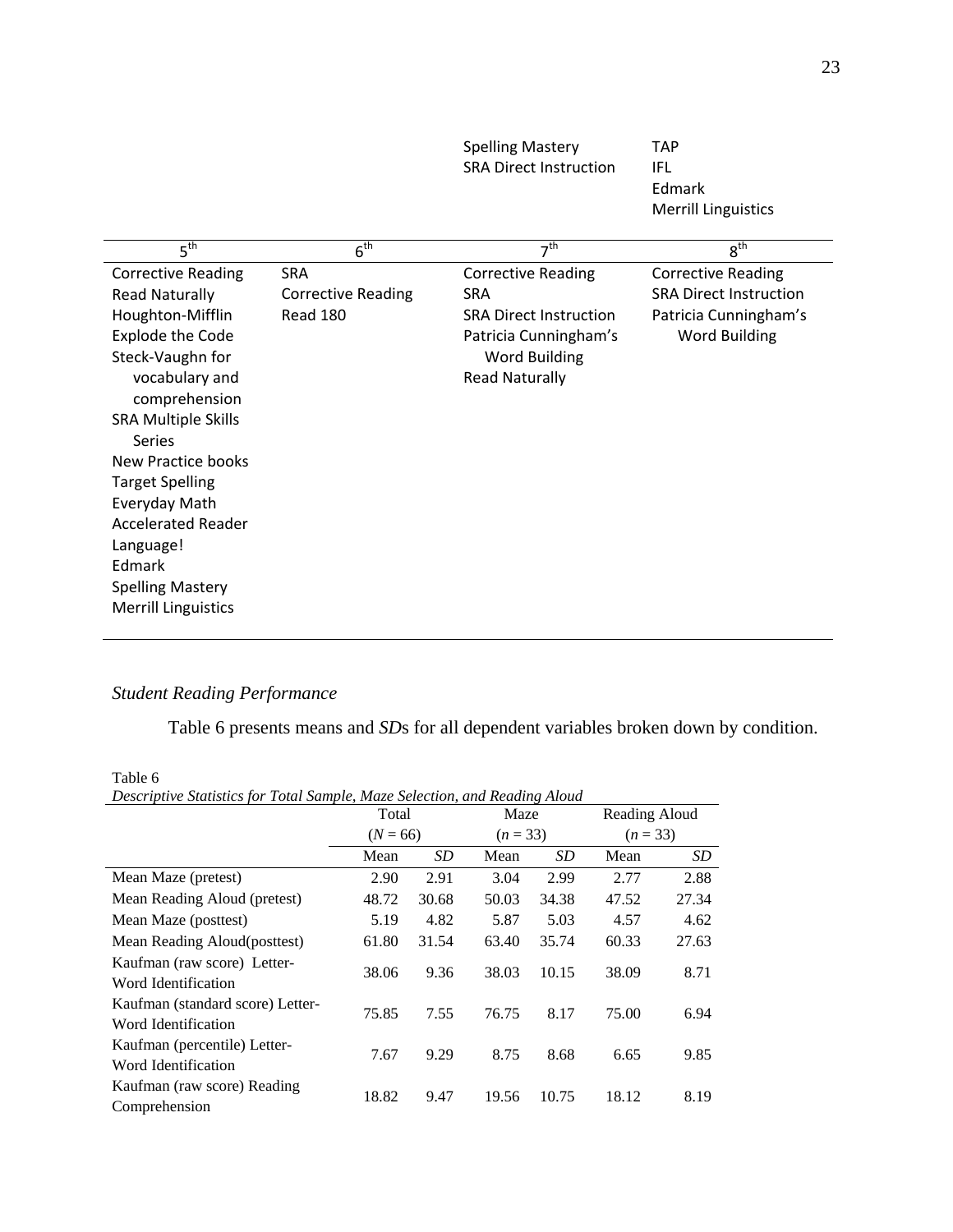| Kaufman (percentile) Reading   | 6.69   | 10.56 | 8.77   | 12.35 | 4.74   | 8.27  |
|--------------------------------|--------|-------|--------|-------|--------|-------|
| Comprehension                  |        |       |        |       |        |       |
| Kaufman (standard score)       | 73.42  | 8.73  | 75.13  | 9.99  | 71.82  | 7.15  |
| Reading Comprehension          |        |       |        |       |        |       |
| Kaufman (raw score) Composite  | 149.27 | 15.57 | 151.88 | 17.30 | 146.82 | 13.55 |
| Kaufman (standard score)       | 72.97  | 7.50  | 74.28  | 8.30  | 71.74  |       |
| Composite                      |        |       |        |       |        | 6.54  |
| Kaufman (percentile) Composite | 5.68   | 8.50  | 6.84   | 8.55  | 4.59   | 8.44  |
|                                |        |       |        |       |        |       |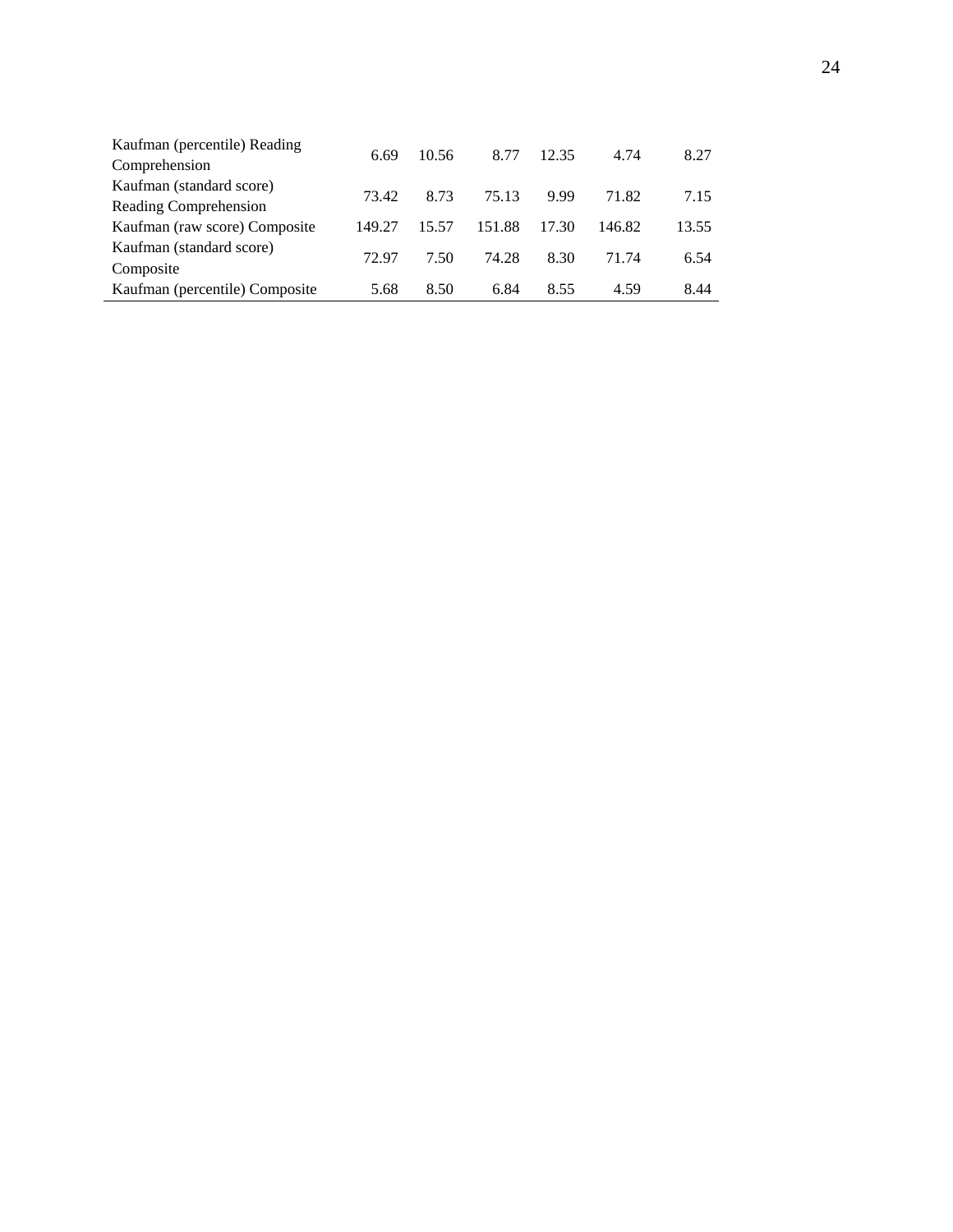Two separate ANCOVAs were conducted for reading aloud and maze selection. Pretest was entered as the covariate. No significant group differences were found for either reading aloud ( $F = .56$ ,  $df = 1$ ,  $p = .75$ ) or maze selection ( $F = 1.43$ ,  $df = 1$ ,  $p =$ .18). Two separate ANOVA's were conducted for the Kaufman letter-word ID and Kaufman comprehension. Pretest was entered as the covariate. No significant group differences were found for either letter-word identification ( $F = .01$ ,  $df = 1$ ,  $p = .98$ ) or comprehension subtests ( $F = .38$ ,  $df = 1$ ,  $p = .54$ ).

Intercorrelations among all variables for all variables are presented Table 7. Correlations between pre- and posttest for maze selection and reading aloud were .74 and .94, respectively. Correlations between CBM measures and Kaufman scores ranged from .67 to .85.

#### Table 7

|                  | Mean      | Mean          | Mean       | Mean          | KTEA-II <sup>*</sup> | KTEA-II        |
|------------------|-----------|---------------|------------|---------------|----------------------|----------------|
|                  | Maze      | Reading Aloud | Maze       | Reading Aloud | Letter Word          | Reading        |
| Condition        | (pretest) | (pretest)     | (posttest) | (posttest)    | Identification       | Comprehension* |
| Mean Maze        |           |               |            |               |                      |                |
| (pretest)        | 1.00      | 0.69          | 0.74       | 0.67          | 0.75                 | 0.73           |
| Mean Reading     |           |               |            |               |                      |                |
| Aloud (pretest)  |           | 1.00          | 0.68       | 0.94          | 0.85                 | 0.76           |
| Mean Maze        |           |               |            |               |                      |                |
| (posttest)       |           |               | 1.00       | 0.71          | 0.67                 | 0.78           |
| Mean Reading     |           |               |            |               |                      |                |
| Aloud (posttest) |           |               |            | 1.00          | 0.82                 | 0.78           |

## *Intercorrelation among all Variables for all Conditions*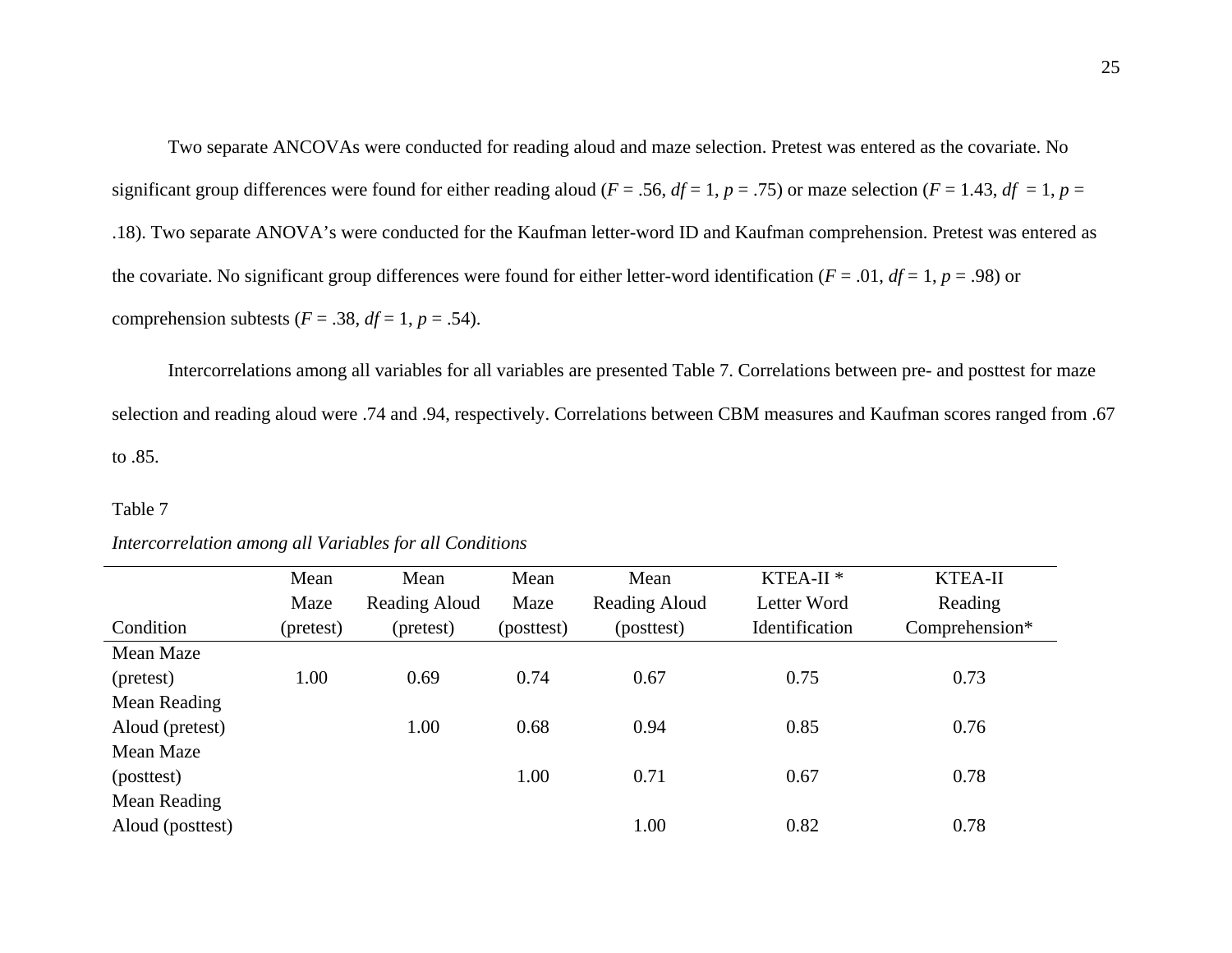| <b>KTEA-II</b> Letter   |      |      |
|-------------------------|------|------|
| Word                    |      |      |
| Identification*         | 1.00 | 0.84 |
| KTEA-II Reading         |      |      |
| Comprehension*          |      | 1.00 |
| <i>Note.</i> $N = 66$ . |      |      |
| *Raw scores used.       |      |      |

Intercorrelations among all variables for the maze selection condition are presented Table 8. Correlations between pre- and posttest for maze selection and reading aloud were .74 and .91, respectively. Correlations between CBM measures and Kaufman scores ranged from .63 to .83.

## Table 8 *Intercorrlation Among all Variables for Maze Selection Condition*

|                  |           | Mean      |            |               |                 |                |
|------------------|-----------|-----------|------------|---------------|-----------------|----------------|
|                  | Mean      | Reading   | Mean       | Mean          | KTEA-II         | <b>KTEA-II</b> |
| Condition        | Maze      | Aloud     | Maze       | Reading Aloud | Letter Word     | Reading        |
| (Maze)           | (pretest) | (pretest) | (posttest) | (posttest)    | Identification* | Comprehension* |
| Mean Maze        |           |           |            |               |                 |                |
| (pretest)        | 1.00      | 0.64      | 0.74       | 0.56          | 0.74            | 0.69           |
| Mean Reading     |           |           |            |               |                 |                |
| Aloud (pretest)  |           | 1.00      | 0.52       | 0.91          | 0.83            | 0.76           |
| Mean Maze        |           |           |            |               |                 |                |
| (posttest)       |           |           | 1.00       | 0.55          | 0.63            | 0.70           |
| Mean Reading     |           |           |            |               |                 |                |
| Aloud (posttest) |           |           |            | 1.00          | 0.79            | 0.73           |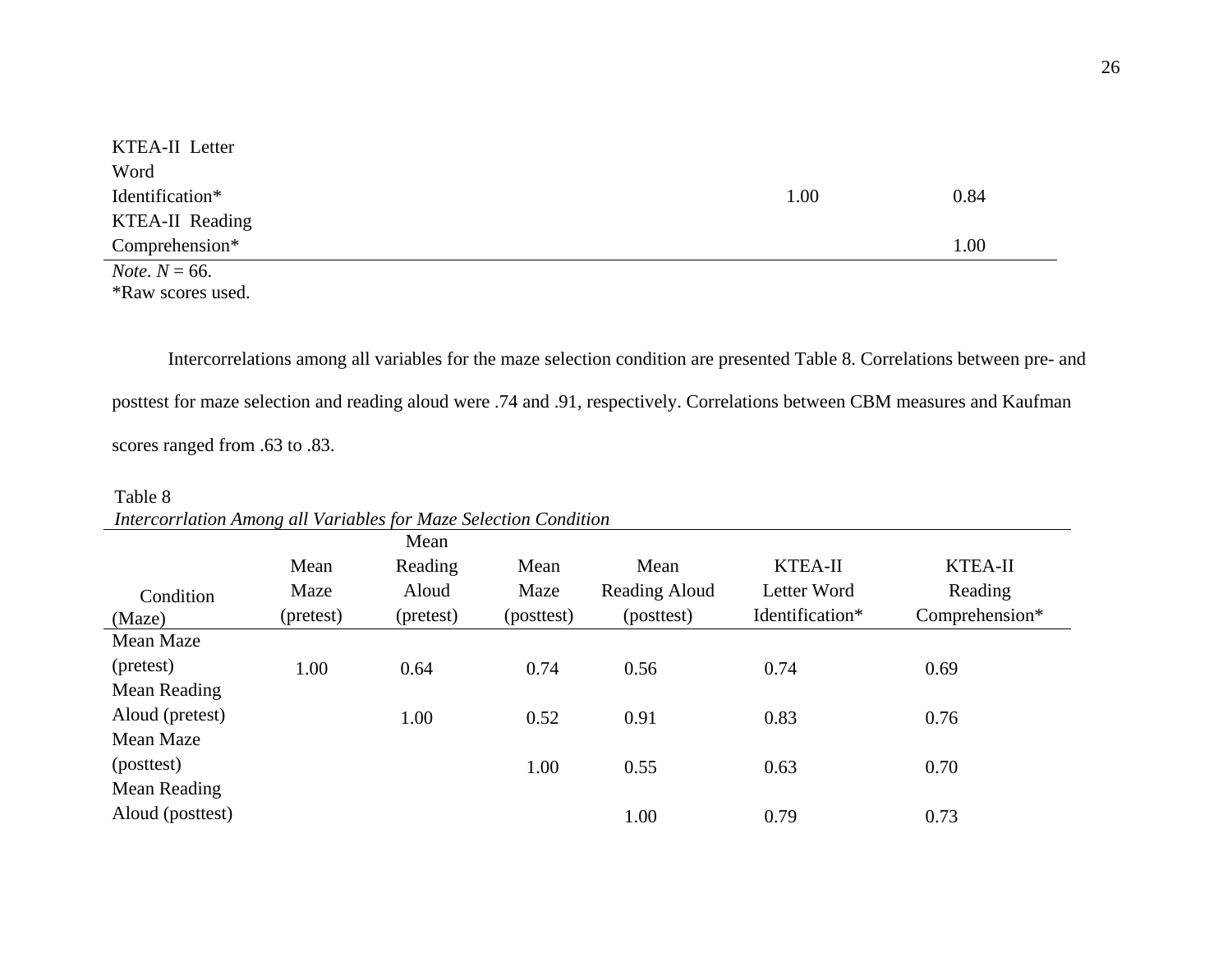| <b>KTEA-II</b> Letter  |      |      |
|------------------------|------|------|
| Word                   |      |      |
| Identification*        | 1.00 | 0.83 |
| KTEA-II                |      |      |
| Reading                |      |      |
| Comprehension*         |      | 1.00 |
| <i>Note</i> . $N = 33$ |      |      |

\*Raw scores used.

Intercorrelations among all variables for the reading aloud condition are presented Table 9. Correlations between pre- and posttest for maze selection and reading aloud were .74 and .95, respectively. Correlations between CBM measures and Kaufman scores ranged from .72 to .86.

# Table 9 *Intercorrelations Among all Variables for Reading Aloud Condition*

|                           | Mean      | Mean          | Mean       | Mean          | KTEA-II <sup>*</sup>  | <b>KTEA-II</b> |
|---------------------------|-----------|---------------|------------|---------------|-----------------------|----------------|
| <b>Condition</b> (Reading | Maze      | Reading Aloud | Maze       | Reading Aloud | Letter Word           | Reading        |
| Aloud)                    | (pretest) | (pretest)     | (posttest) | (posttest)    | <b>Identification</b> | Comprehension* |
| Mean Maze (pretest)       | 1.00      | 0.72          | 0.74       | 0.75          | 0.77                  | 0.75           |
| Mean Reading              |           |               |            |               |                       |                |
| Aloud (pretest)           |           | 1.00          | 0.77       | 0.95          | 0.86                  | 0.76           |
| Mean Maze                 |           |               |            |               |                       |                |
| (posttest)                |           |               | 1.00       | 0.80          | 0.72                  | 0.83           |
| Mean Reading              |           |               |            |               |                       |                |
| Aloud (posttest)          |           |               |            | 1.00          | 0.85                  | 0.80           |
| <b>KTEA-II</b> Letter     |           |               |            |               |                       |                |
| Word                      |           |               |            |               | 1.00                  | 0.86           |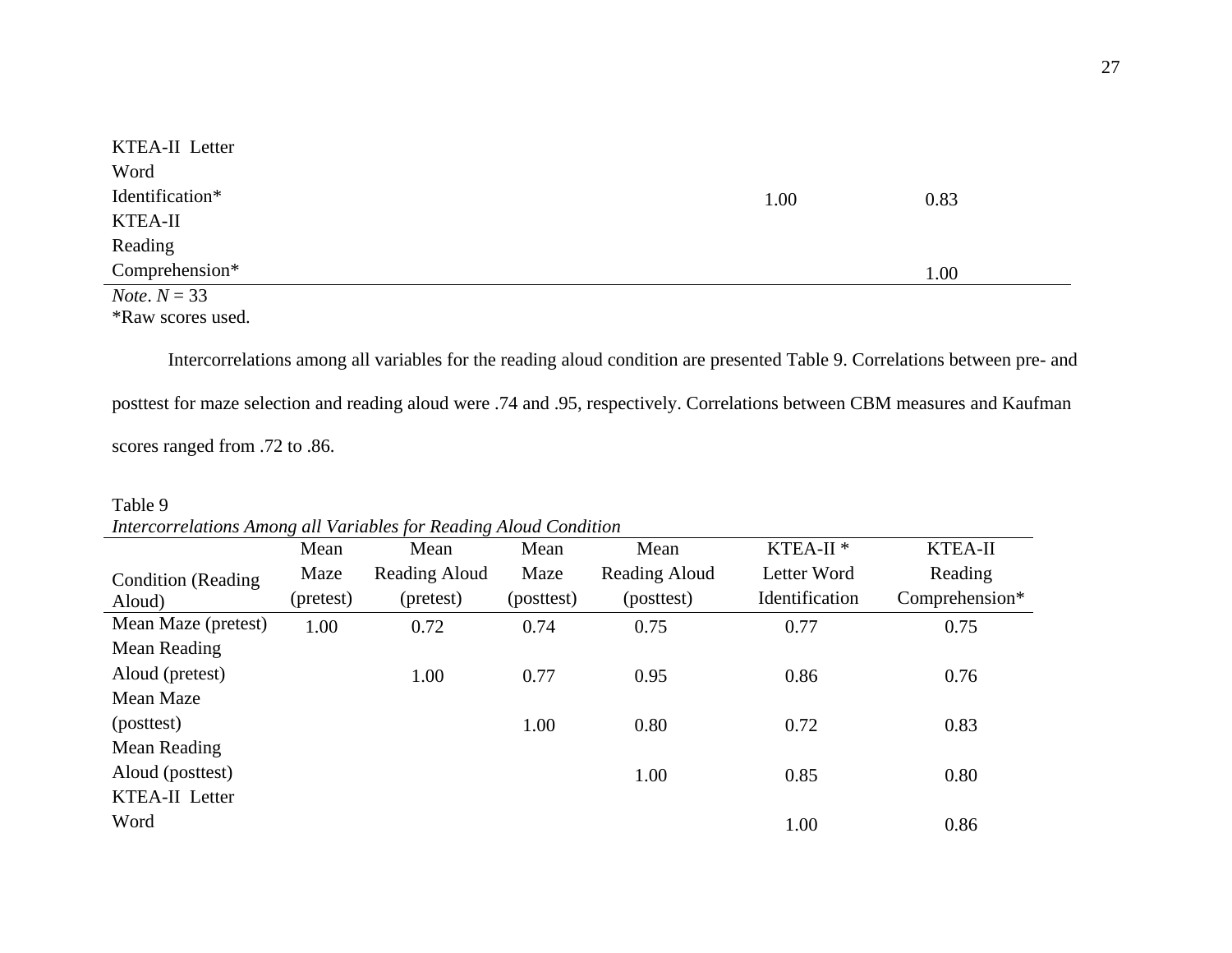| Identification*         |      |
|-------------------------|------|
| KTEA-II Reading         |      |
| Comprehension*          | .00. |
| <i>Note.</i> $N = 33$ . |      |

\*Raw scores used.

 Table 10 includes the no-treatment group, and shows the results of difference in posttest scores and Kaufman scores among the three conditions (maze selection, reading aloud, and no treatment). ANCOVA was used for maze selection and reading aloud; pretest was entered as the covariate. For Kaufman scores, ANOVA was used to examine the difference in Reading Comprehension and Letter-Word Identification among the three groups. No statistically significant between-group differences were found. Because there were no statistically significant differences among the three conditions, a post hoc test was not performed.

| Table 10 |  |                                                                                   |
|----------|--|-----------------------------------------------------------------------------------|
|          |  | Difference in all Variables Among Maze Selection, Reading Aloud, and No Treatment |

|           |           |      | Pretest          | Posttest |                  |                    | Kaufman Test       |                       | Three Conditions               |                                     |                                          |  |
|-----------|-----------|------|------------------|----------|------------------|--------------------|--------------------|-----------------------|--------------------------------|-------------------------------------|------------------------------------------|--|
| Condition |           | Maze | Reading<br>Aloud | Maze     | Reading<br>Aloud | Reading<br>Compreh | Letter<br>Word     | Difference<br>in Maze | Difference in<br>Reading Aloud | Kaufman Test                        |                                          |  |
|           |           |      |                  |          |                  | ension             | Identificat<br>ion | posttest<br>(ANCOVA)  | posttest<br>(ANCOVA)           | Reading<br>Comprehension<br>(ANOVA) | Letter Word<br>Identification<br>(ANOVA) |  |
| Maze      | Mean      | 3.04 | 50.03            | 5.87     | 63.40            | 19.56              | 38.03              |                       |                                |                                     |                                          |  |
| $(n=33)$  | <b>SD</b> | 2.99 | 34.38            | 5.03     | 35.74            | 10.75              | 10.15              |                       |                                |                                     |                                          |  |
| Reading   | Mean      | 2.77 | 47.52            | 4.57     | 60.33            | 18.11              | 38.09              |                       |                                |                                     |                                          |  |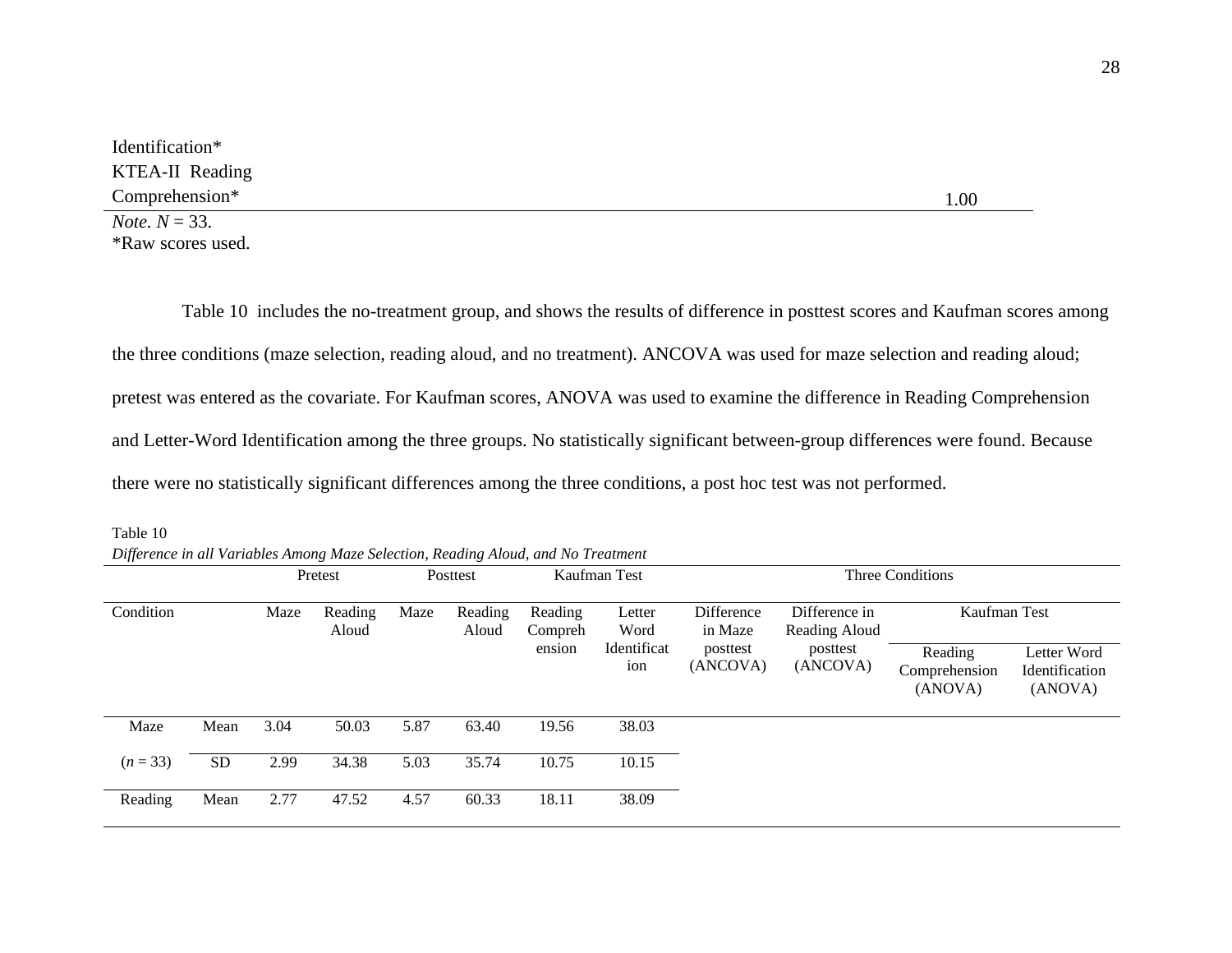| Aloud                       | <b>SD</b> | 2.88 | 27.34 | 4.62 | 27.63 | 8.17  | 8.71  | $F = 2.52$ | $F = .04$ | $F = .27$ | $F = .13$  |
|-----------------------------|-----------|------|-------|------|-------|-------|-------|------------|-----------|-----------|------------|
| $(n=33)$                    |           |      |       |      |       |       |       | $(df = 2)$ | $(df=2)$  | $(df=2)$  | $(df = 2)$ |
| N <sub>0</sub><br>Treatment | Mean      | 4.12 | 47.34 | 5.06 | 60.53 | 20.00 | 39.50 | $p = .09$  | $p = .96$ | $p = 76$  | $p = 87$   |
| $(n = 16)$                  | <b>SD</b> | 4.77 | 31.02 | 4.23 | 37,84 | 11.17 | 11.83 |            |           |           |            |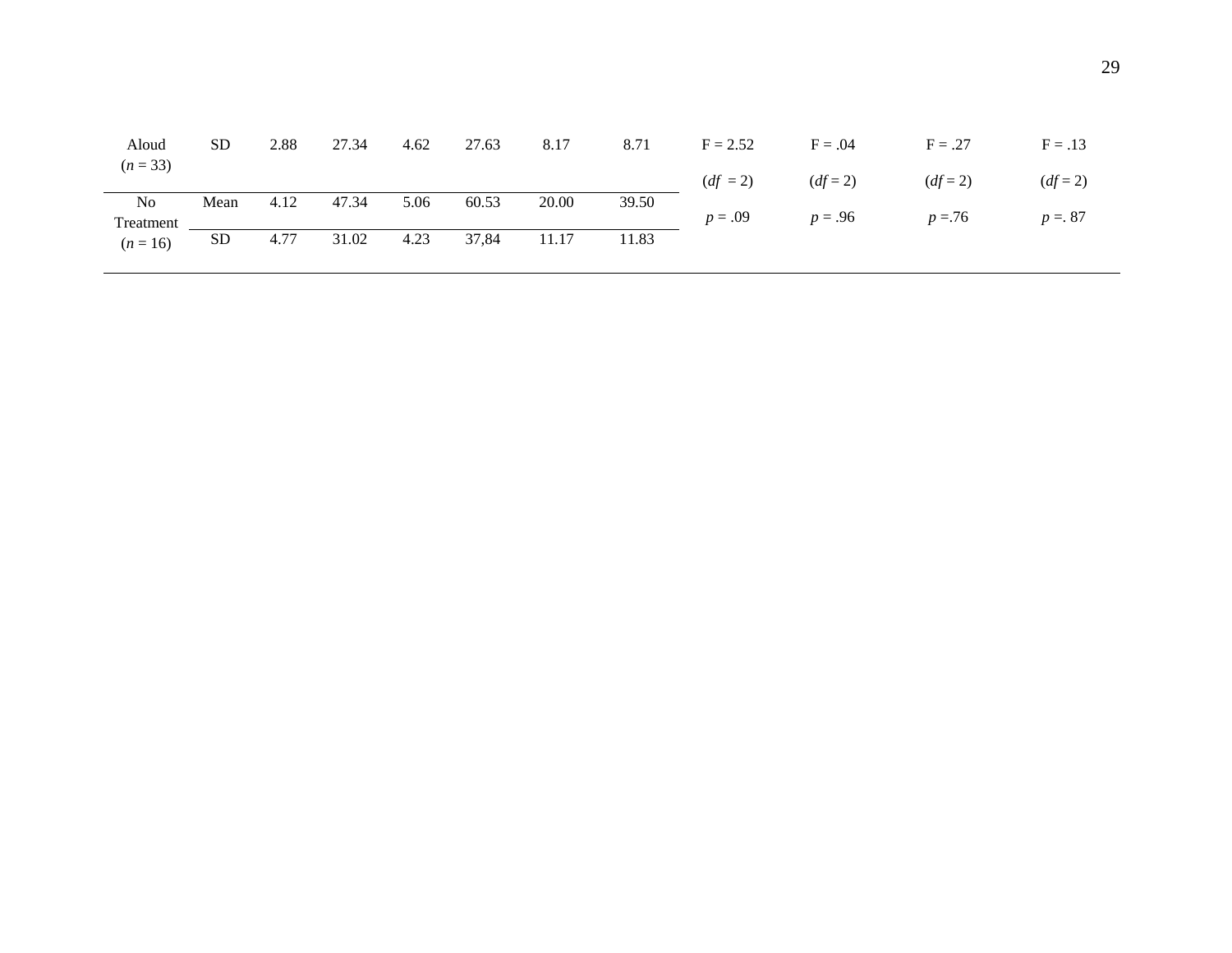# Possibilities for the Discussion Section

# *Thoughts from the PCRC presentation*

Larger amounts of comments about measurement change within the maze condition.

- Meaning of maze data
	- $\blacksquare$  The maze chart does not fairly represent her fluency improvement. (G4)
	- I cannot conclude anything from the maze because she's bouncing all around (G5, ELL)
- $\blacksquare$  Problems with maze process / ease of fooling system
	- She is currently having a difficult time on the maze test when the choice words are on two different lines (G5, ELL)
	- She tends to get 70% of the passage correct, but makes 2 errors in a row in the beginning. So I do not feel her true ability is showing. (G8)
	- When he does maze, he skips the beginning of the story and only reads the multiple choice sentences (G5)
- Appropriateness for young children
	- I am really frustrated with maze. I know she is guessing. She rushes through and just circles her answers unless I sit right next to her and point to each one. My guess is that our students are too young for this kind of data collection. It doesn't give me the information I like anyway. (G2)
	- She is a  $1<sup>st</sup>$  grader and it was a difficult task to get her through the maze procedures (G1)

Main question Conclusions

- Does type of measure influence student performance and teacher instruction (attention given to instructional variables)?
	- Student performance: No
		- Virtually no differences RA vs. Maze
		- Little growth at all?
	- Teacher attention to instruction: Yes
		- RA: Teachers focused more attention on word recognition and fluency aspects of reading
		- Maze: Focused more on vocabulary and comprehension aspects of reading
		- Phonics: No differences related to monitoring approach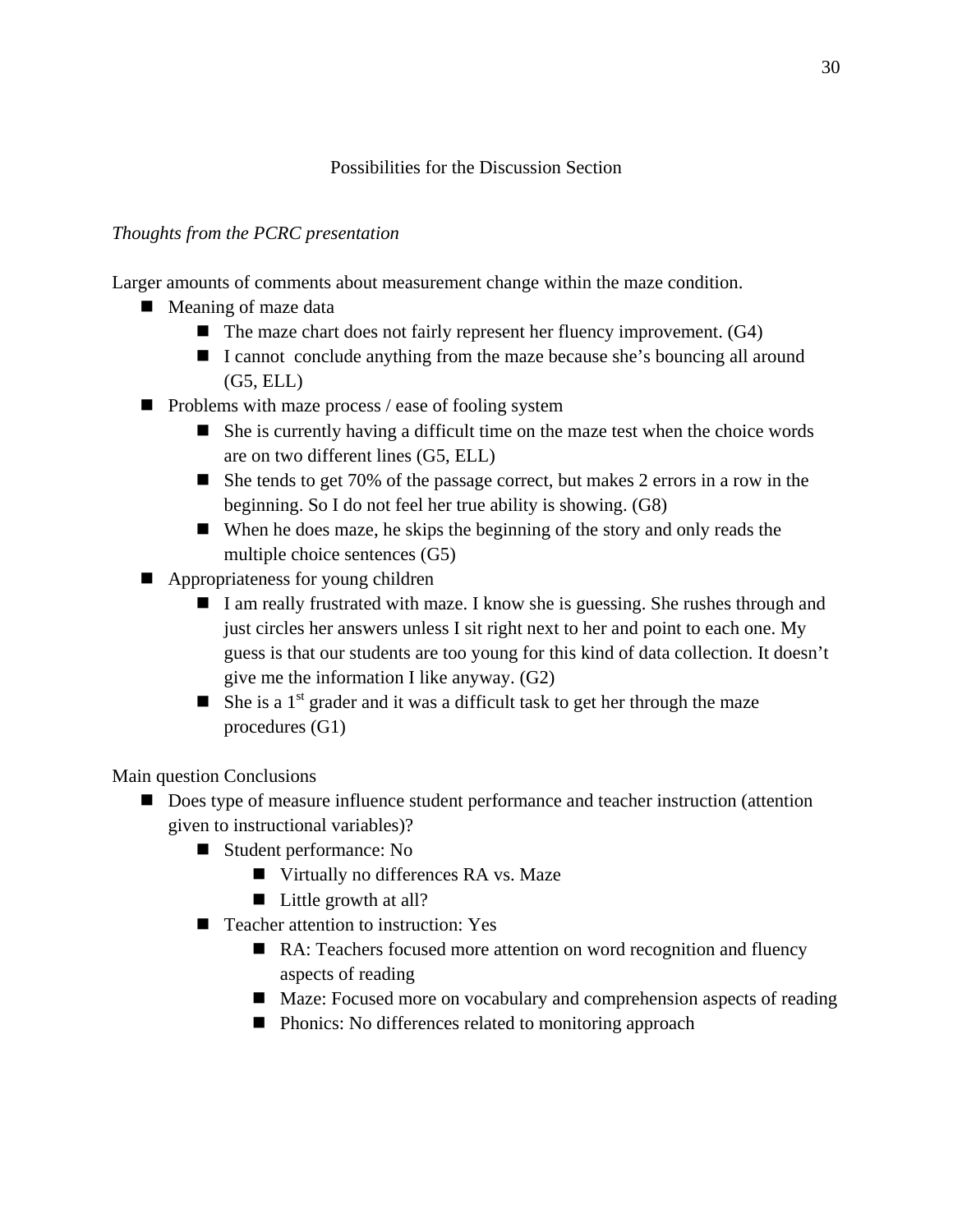

Other conclusions

- Teachers mentioned making many changes in the measurement procedures, especially for maze selection
	- Function of maze procedure itself?
	- Function of teachers experience with RA vs. their inexperience with maze?
	- $\blacksquare$  Teachers noted issues with maze selection that may be worth examining further
	- Maze reflected very, very low rates of growth

Speculate about the varied levels of CBM knowledge that teachers might have had, especially the teacher who had marked only self-study and conferences (p. 3).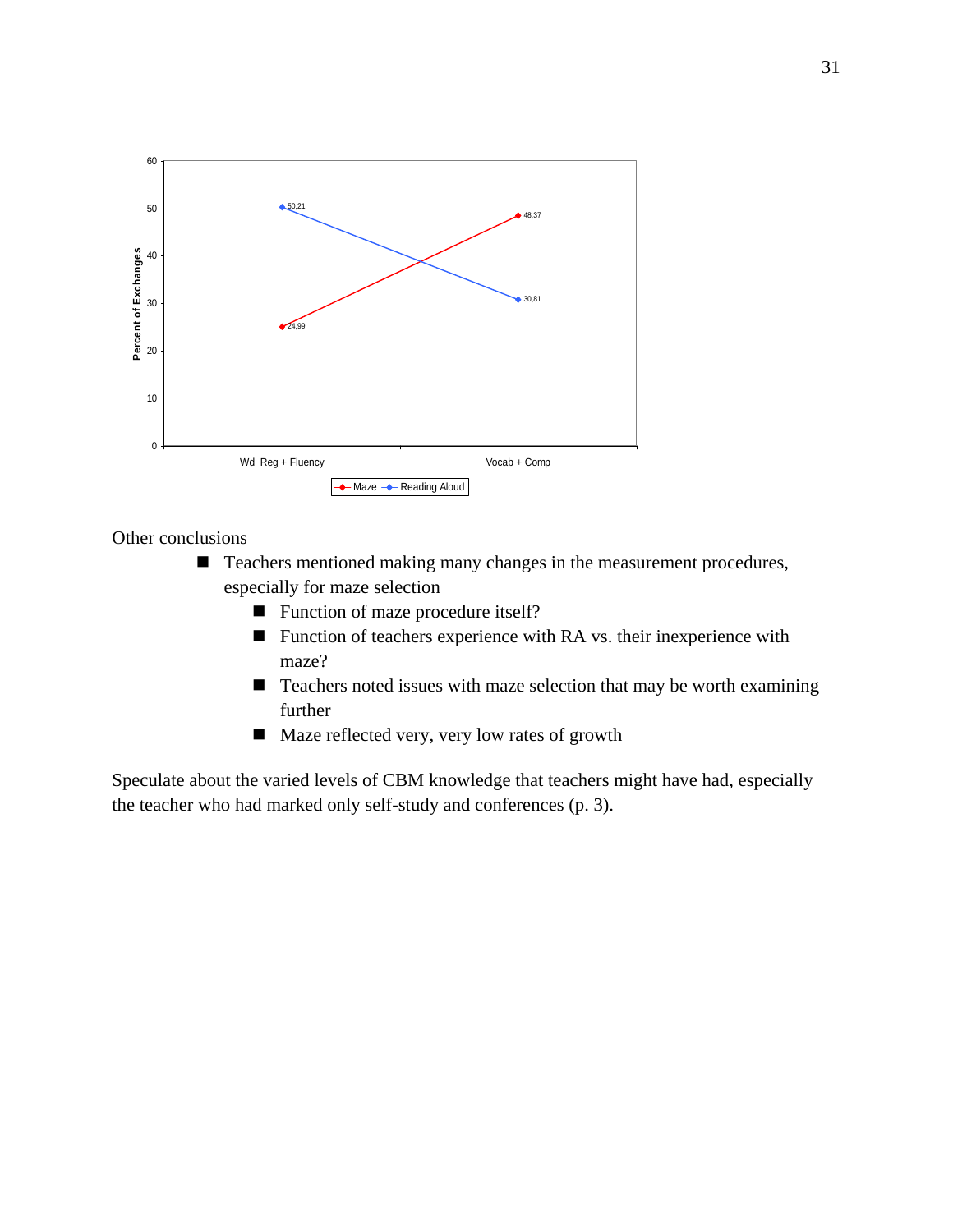## References

- Kaufman, A. S., & Kaufman, N. L. (2004). *Kaufman test of educational achievement* (2nd ed.). Circle Pines, MN: American Guidance Service.
- Kaufman, A. S., & Kaufman, N. L. (2004). *Kaufman test of educational achievement: Comprehensive form manual* (2nd ed.). Circle Pines, MN:AGS Publishing.
- National Reading Panel (NRP). (2000). *Teaching children to read: An evidence-based assessment of the scientific research literature on reading and its implications for reading instruction: Reports of the subgroups.* (NIH Publication No. 00-4754). Washington, DC: U.S. Government Printing Office.
- QSR International. (2008). NVivo 8 [Computer software]. Doncaster, Australia: QSR International.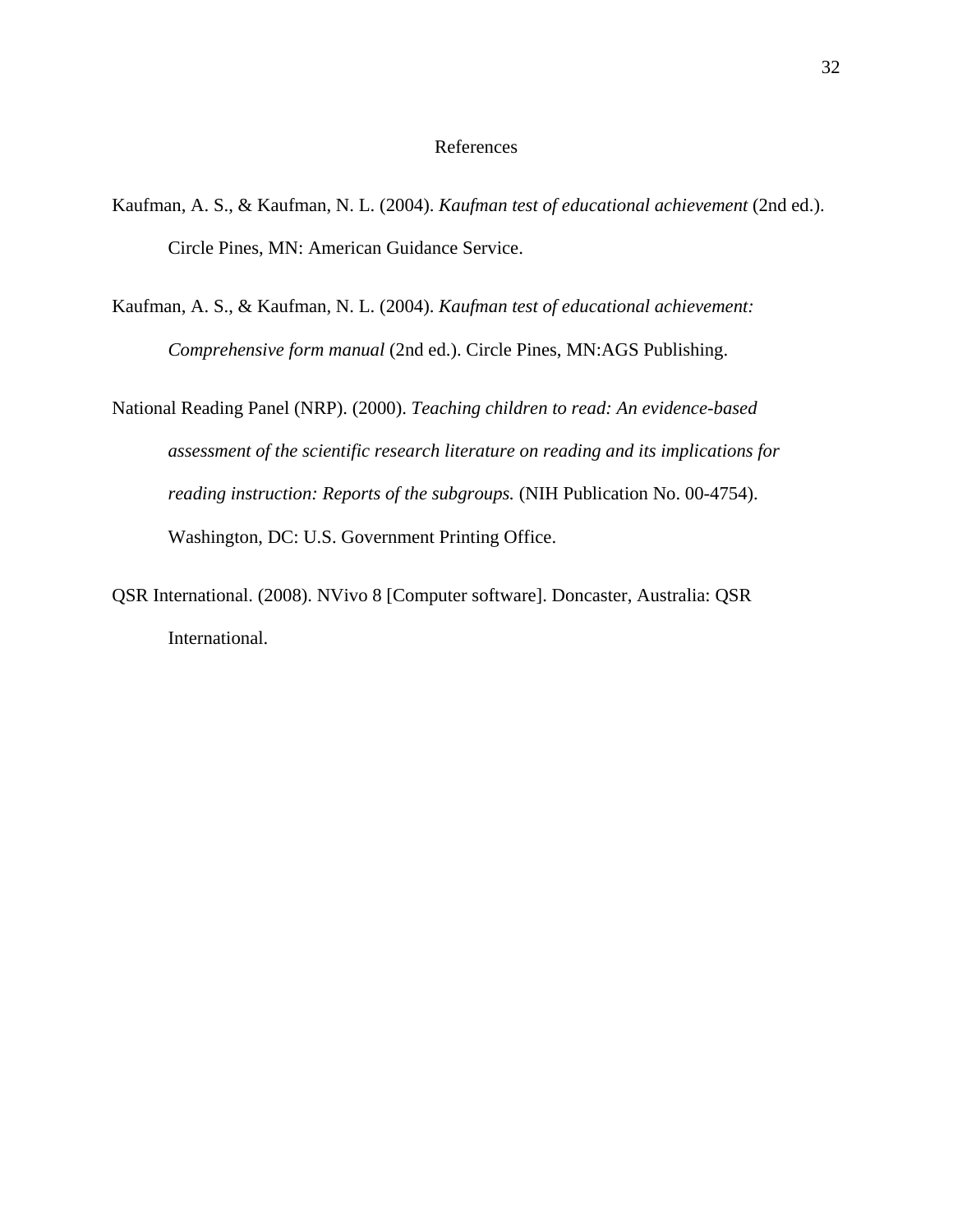# Appendix A

# Moodle Illustrations

# *Figure A1.* Illustration of Moodle forum

|                        | Please consider the following when responding to your partner's graph:<br>Is there any additional information that would be helpful?<br>Any graphing information that is needed?<br>How do you see this student responding to the intervention?<br>What do you see going on from this graph?<br>If a change in instruction is needed, please provide specific<br>instructional changes that may help this student achieve his/her goal<br>by using the following categories:<br>· Change in materials<br>• Change in motivation<br>· Change in time or setting<br>· Change in teacher/student ratio<br>· Change in instructional approach | Add a new discussion topic |                       |
|------------------------|-------------------------------------------------------------------------------------------------------------------------------------------------------------------------------------------------------------------------------------------------------------------------------------------------------------------------------------------------------------------------------------------------------------------------------------------------------------------------------------------------------------------------------------------------------------------------------------------------------------------------------------------|----------------------------|-----------------------|
| <b>Discussion</b>      | <b>Started by</b>                                                                                                                                                                                                                                                                                                                                                                                                                                                                                                                                                                                                                         | <b>Replies</b>             |                       |
| <b>EL MAZE student</b> | ċ                                                                                                                                                                                                                                                                                                                                                                                                                                                                                                                                                                                                                                         | 6                          | Thu, 10 Apr 200       |
| Re: JM, student #2     |                                                                                                                                                                                                                                                                                                                                                                                                                                                                                                                                                                                                                                           | 6                          | Thu, 10 Apr 200       |
| Fk.                    |                                                                                                                                                                                                                                                                                                                                                                                                                                                                                                                                                                                                                                           | 1                          | Thu, 10 Apr 200       |
| AM progress            |                                                                                                                                                                                                                                                                                                                                                                                                                                                                                                                                                                                                                                           | ۹                          | Thu, 10 Apr 200       |
| <b>ZS's Progress</b>   |                                                                                                                                                                                                                                                                                                                                                                                                                                                                                                                                                                                                                                           | з                          | Wed. 20 Feb 200       |
| AM Read aloud          | 000000                                                                                                                                                                                                                                                                                                                                                                                                                                                                                                                                                                                                                                    | ٥                          | An<br>Fri. 15 Feb 200 |
| FK                     |                                                                                                                                                                                                                                                                                                                                                                                                                                                                                                                                                                                                                                           | 3                          | Wed. 30 Jan 200       |

**Numerican**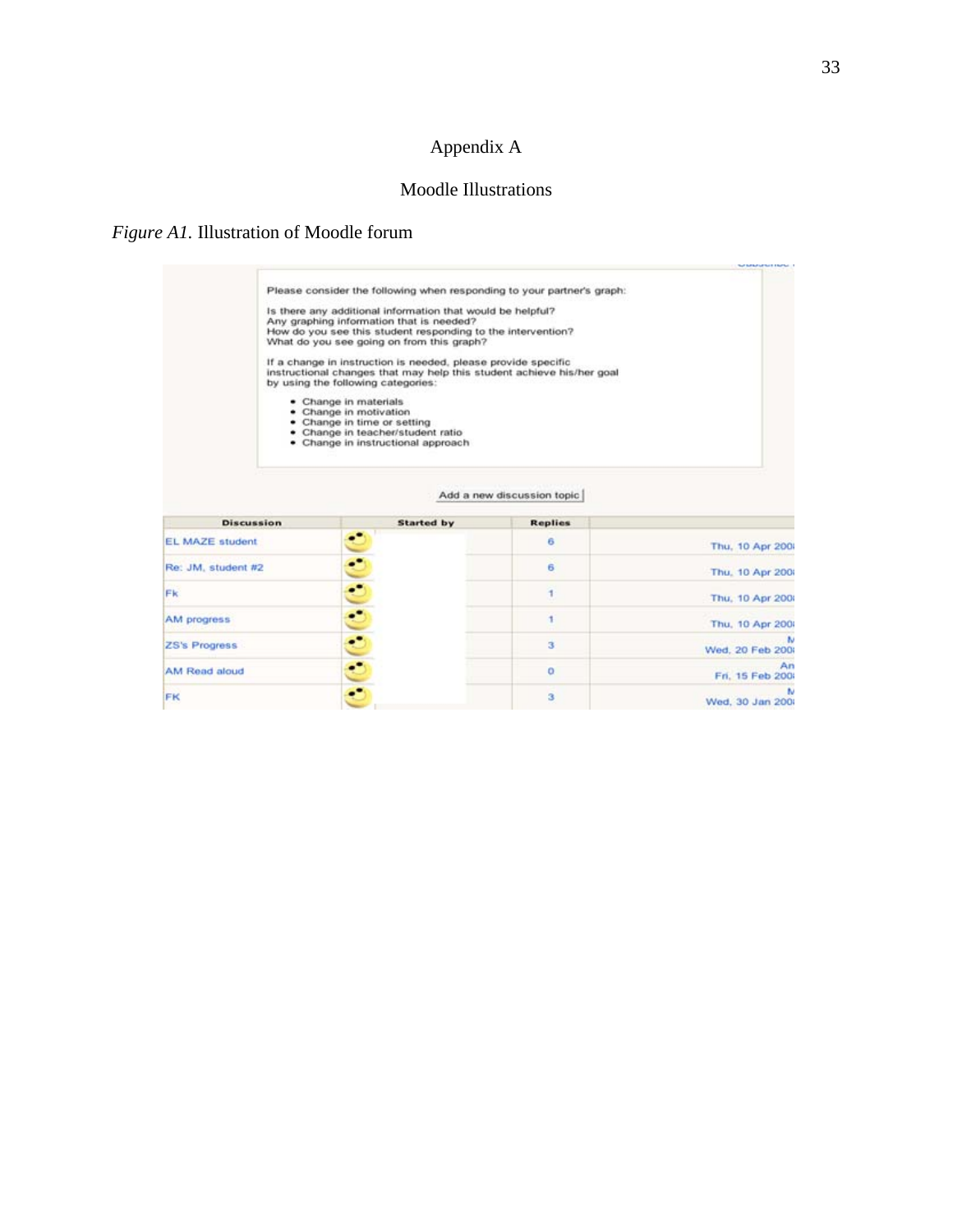#### *Figure A2.* Illustration of a posting and replies within a Moodle forum

#### Initial posting - 1502 - March 2, 2008

AE is usually at or above the aimline. He is a 4th grade student monitored with a 3rd grade MAZE. He's conscientious about his work. He's made great progress in his ability to decode multi-syllable words and his comprehension has never been an issue. He self-corrects or rereads when things don't make sense. He reads 50 wpm on a 4th grade passage, which is at the 11th percentile.

We use Read Naturally 3.0, Explode the Code workbooks for independent work, and New Practice Readers for comprehension and writing work.



#### Reply - 1507 - March 3, 2008

What a great thing to have a student at or above the aim line! What are the New Practice Readers you are using for comprehension? They may be helpful for a few of my students.

#### Reply - 1502 - March 3, 2008

New Practice Readers are simply books that introduce vocabulary before a non-fiction story approximately 4 paragraphs long, followed by comprehension questions. They are as old as the hills and come in different levels, from PIC. I use level A, which I believe to be at the 2nd grade level. AE's next "strategy change" will probably require him to do it independently. For now, we read it out loud together, discuss questions, and then they write the answers independently. We practice skimming the text for information, learning how to ask questions about what we read, how to answer a question in complete sentences, etc.

#### Reply - 1507 - March 4, 2008

I will have to investigate those. I think they would be something I could use with two of my students who are not participating in the project. Thanks for the information about this - it is helpful.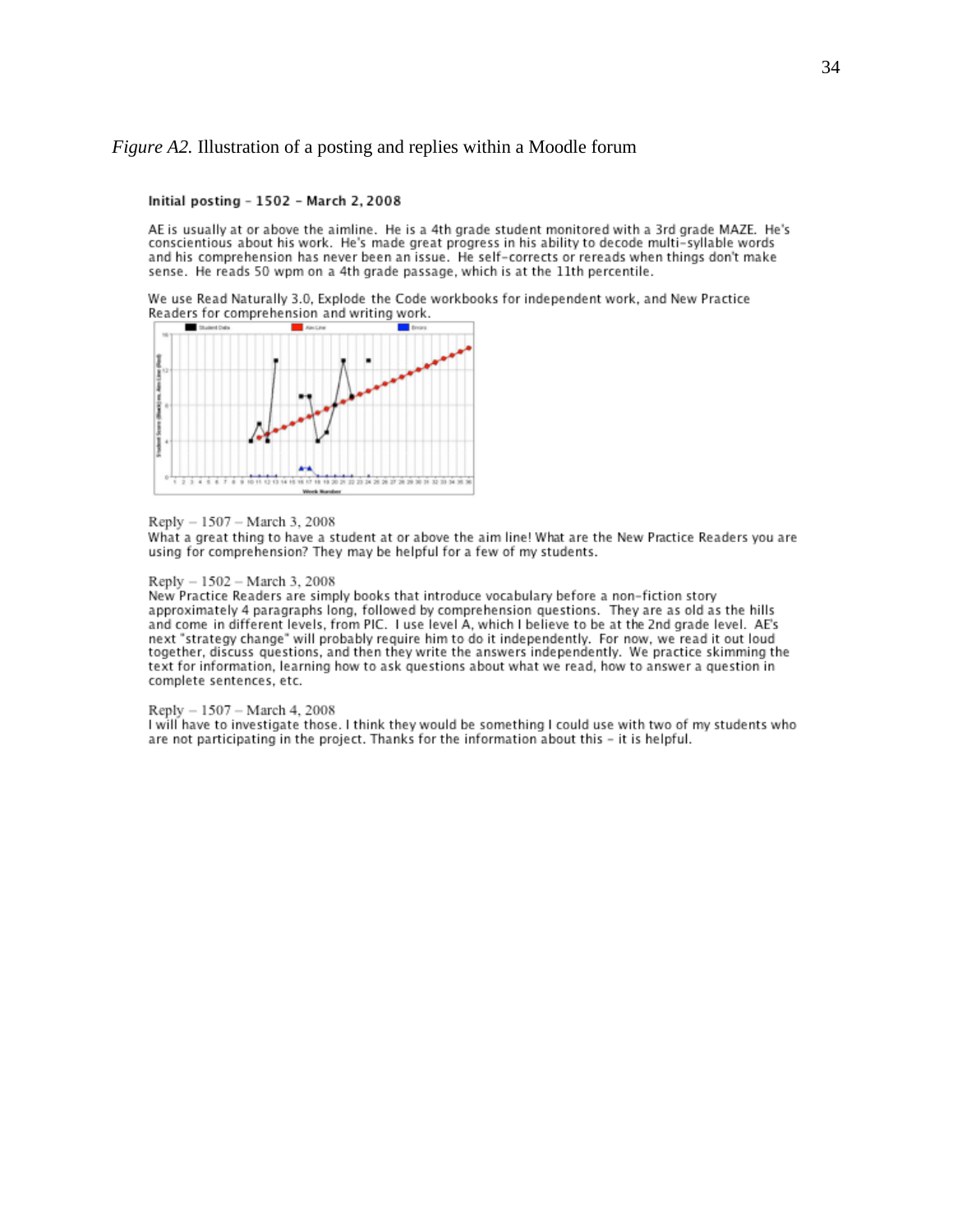# Appendix B

# Teachers' Replies to Questions about the Maze Selection Probes

- 1. Have there been any formatting problems with the CBM probes?
	- There were no problems. (Eleven teachers)
	- Some word selections are obvious due to previous context clues so the students can get the answer without reading; they are using compensatory skills instead. (Two teachers)
	- The three selection choices should be positioned on a single line; one student made 2 selections if the choices were split onto two lines.
	- Make the font bigger for young students.
- 2. Have you experienced any difficulty as a result of the conversion of reading aloud passages to maze selection passages?
	- No problems were experienced (six teachers).
	- Stopping after two incorrect may present a false picture of a student's progress, especially at the beginning of a story. Students seem to get more correct as they get into the story.
	- An improvement was seen; students were confused at the beginning, but seemed comfortable with the process by the end.
	- Students seem to do better with reading aloud because the teacher can correct errors.
	- Teacher likes the maze selection measure.
	- One student zipped through a passage because it was familiar. Weekly maze selection has helped in another student's reading strategy because she applies the "use sense to fill in the blank" strategy of maze selection to other reading situations.
	- Although maze selection seems to have face validity, progress is difficult to measure because it is slow.
	- Students didn't seem to compare the two (reading aloud passages and maze selection passages). A challenge with maze was the inability to tell wpm for IEP progress reporting.
	- Teacher prefers reading aloud for young students; however, a fellow teacher who uses maze for older children has commented that she finds it very effective.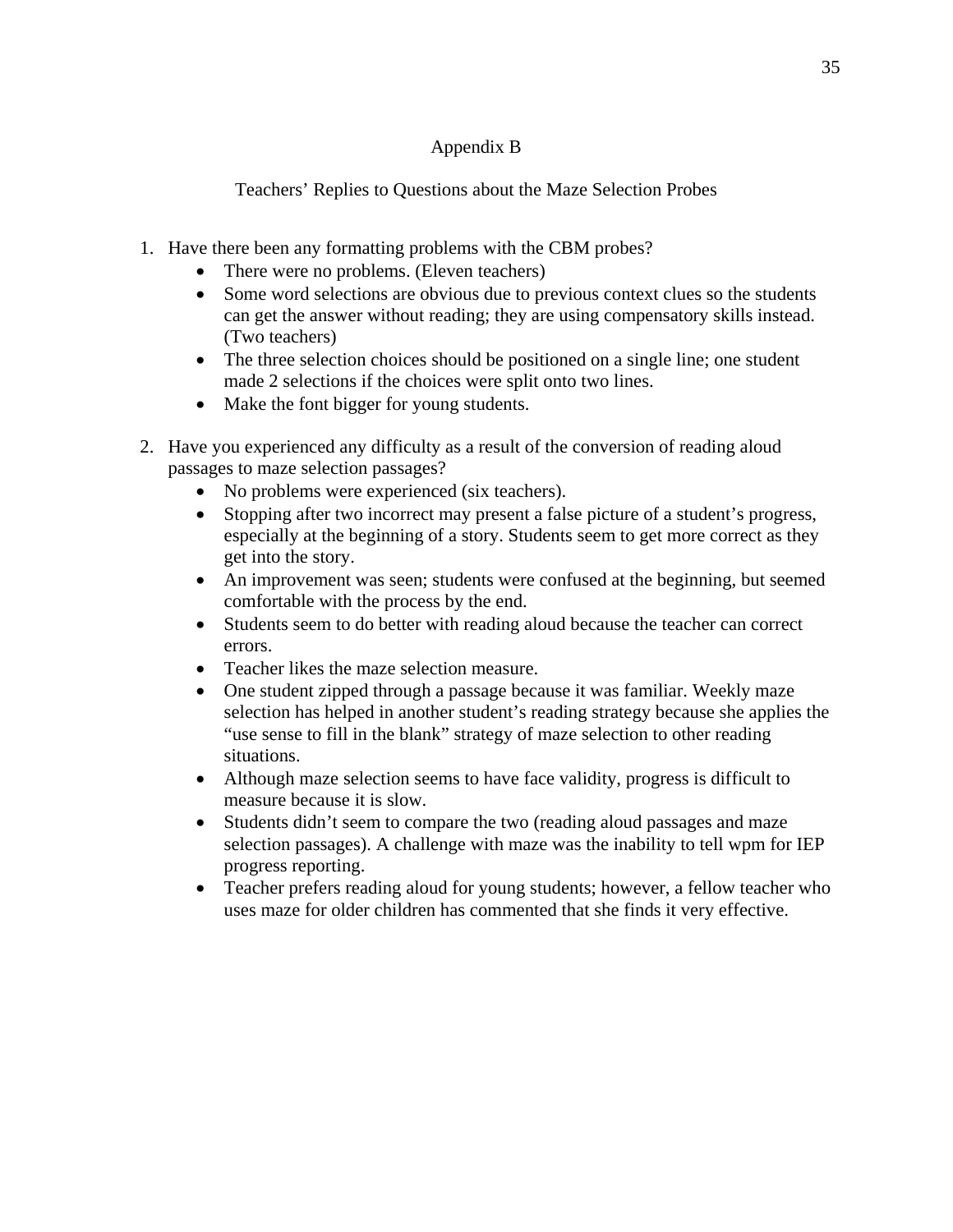## Appendix C

#### Posttest Sequence

- 1. Group administration
	- a. Practice probe Model first blank, provide guidance for second blank, and let students work independently on third blank. Review answers.
	- b. MAZE probes Follow the script below.
- 2. Individual administration, use the following order:
	- a. Read Aloud probes Follow the script below.
	- b. KTEA-II Letter-Word Identification Follow published administration procedures.
	- c. KTEA-II Reading Comprehension Follow published administration procedures.

Administration Script for Progress Monitoring Maze Selection Passages

"**Put your first and last name on the cover of the booklet. Put your pencil down. Do not start until I tell you to. You will be reading two stories. First, I want you to read the first story to yourself. When you come to a part where there are three underlined words in very dark print, choose the one word that makes sense in the sentence. Circle that word. You will have 2 minutes to work. Don't worry if you do not finish. Turn the page. Ready…Begin**." After **2 minutes**, say to the students:

**"Stop. Put your pencils down. Turn past the blank page to the second story. Ready… Begin."** After **2 minutes**, say to the students:

**"Stop. Put your pencils down."** Collect the packet and pencils.

#### Administration Script for Progress Monitoring Reading Aloud Passages

"**When I say, 'Begin', start reading aloud at the top of this page. Read across the page. Try every word. If it takes you too long, I will tell you the word. Keep on reading until I tell you to stop. Remember to do your best reading**. **Ready…Begin."**

- Start the timer when the student begins reading (accurately monitor **60 seconds**).
- If the student misses the first 10 words, discontinue the passage and record "zero" words as the score.
- Mark an error (see box below) with an X and mark the time limit with a vertical line.

#### Scoring the Reading Aloud Passages

- Supply the word for the student after a 3 second "stall".
- A self-correct is NOT an error.
- Do not penalize a child for dialect.

#### Count as **incorrect**:

- Any word mispronounced.
- Any omitted word.
- Any word on which the student stalled for 3 seconds.